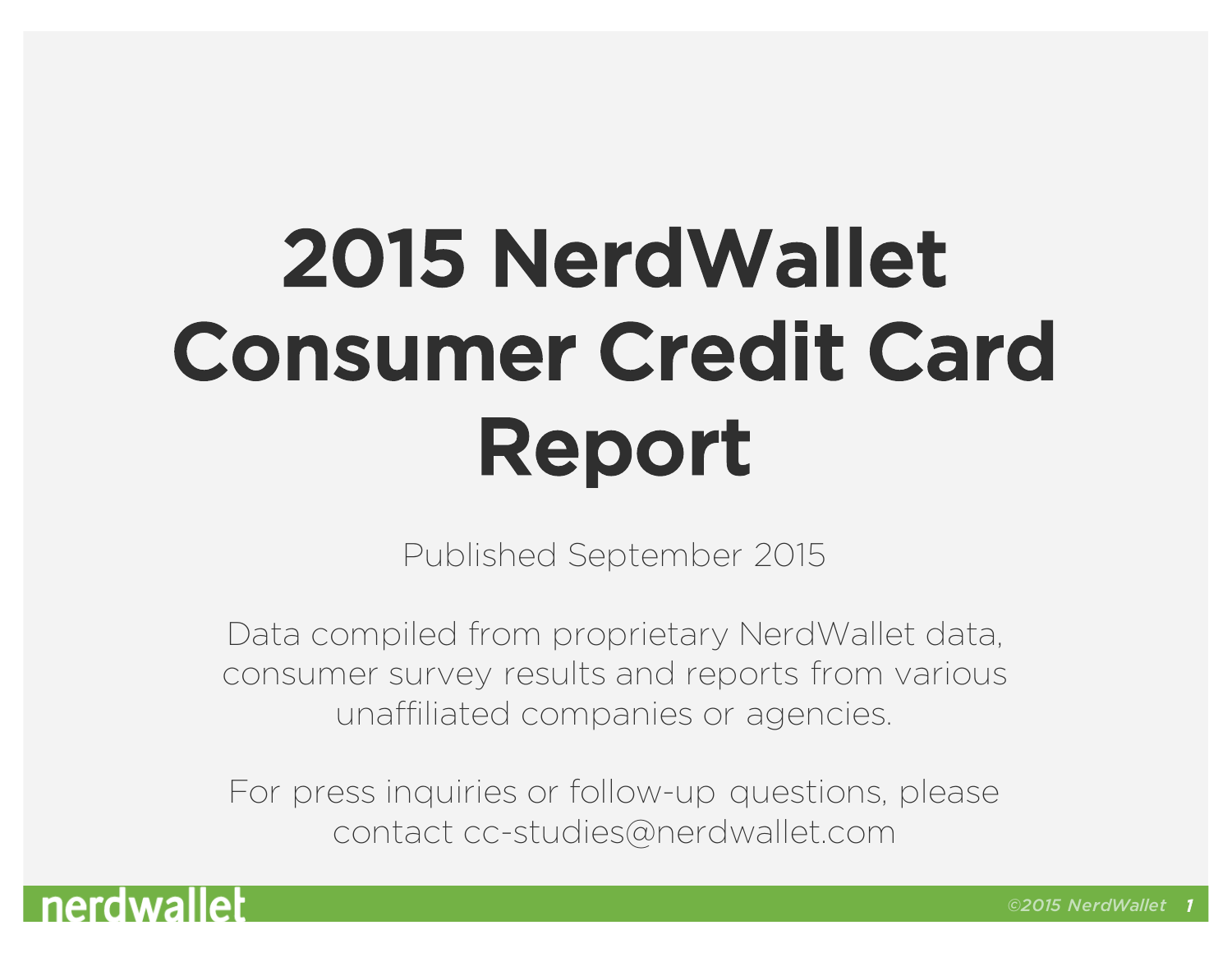#### Introduction

NerdWallet's inaugural Consumer Credit Card Report is an in-depth analysis of the credit card landscape aimed at identifying the industry trends that are most important for consumers to be aware of in 2015.

We analyzed internal and external data sources, then commissioned an online survey, conducted by Harris Poll, of over 2,000 adults to uncover current credit card trends. As part of our mission to deliver clarity for all of life's financial decisions, we've scrutinized the results and found three areas consumers should focus on during the next year.

This data pack will be organized according to the three key findings highlighted in the study. The data was compiled from proprietary NerdWallet data, NerdWallet consumer survey results and reports from various unaffiliated companies or agencies.

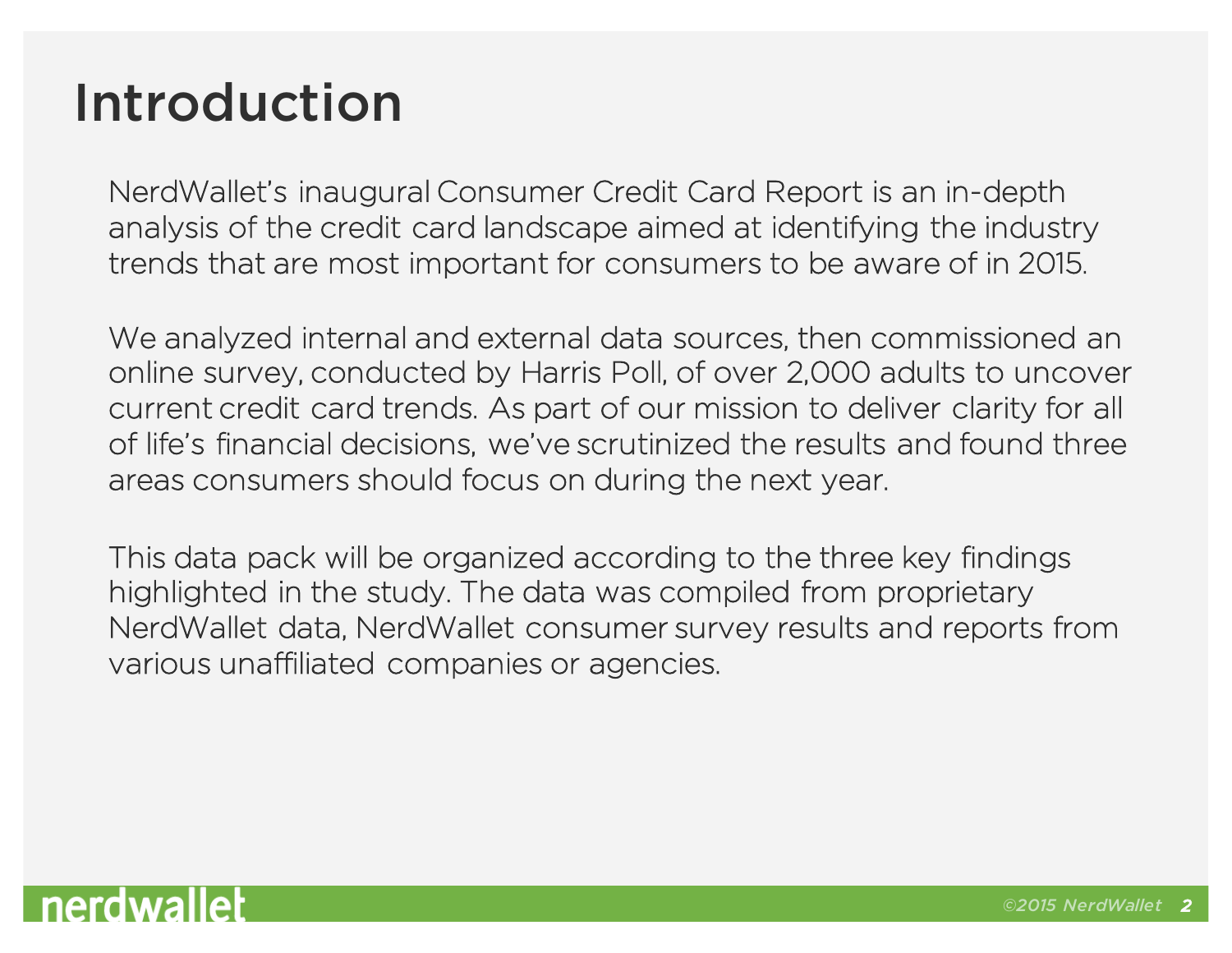## Key Findings

#### Fraud and EMV

Online shopping fraud will likely increase — and counterfeit fraud may increase before it begins to decline — when EMV technology is adopted in the U.S. later this year. As EMV technology rolls out in America, we expect to see trends that surfaced in the UK when it adopted the technology in 2005. There, online shopping and other types of card-not-present fraud increased by 120% between 2004 and 2014. And though counterfeit fraud went down 63% during this time, it peaked in 2008 due to cross-border fraud.

#### Cost of Rewards

NerdWallet found that consumers are overwhelmingly applying for rewards credit cards, but 31% don't know how much they're costing them in fees, and almost one in five didn't redeem any of their rewards last year.

#### Millennials' card choices

Millennials have the lowest average credit score — 28.1% have scores below 579 — and the shortest credit history of all age groups, and it may not improve. Some millennials are shunning credit cards completely, while others are applying for the wrong cards and being rejected, both of which are hurting their finances.

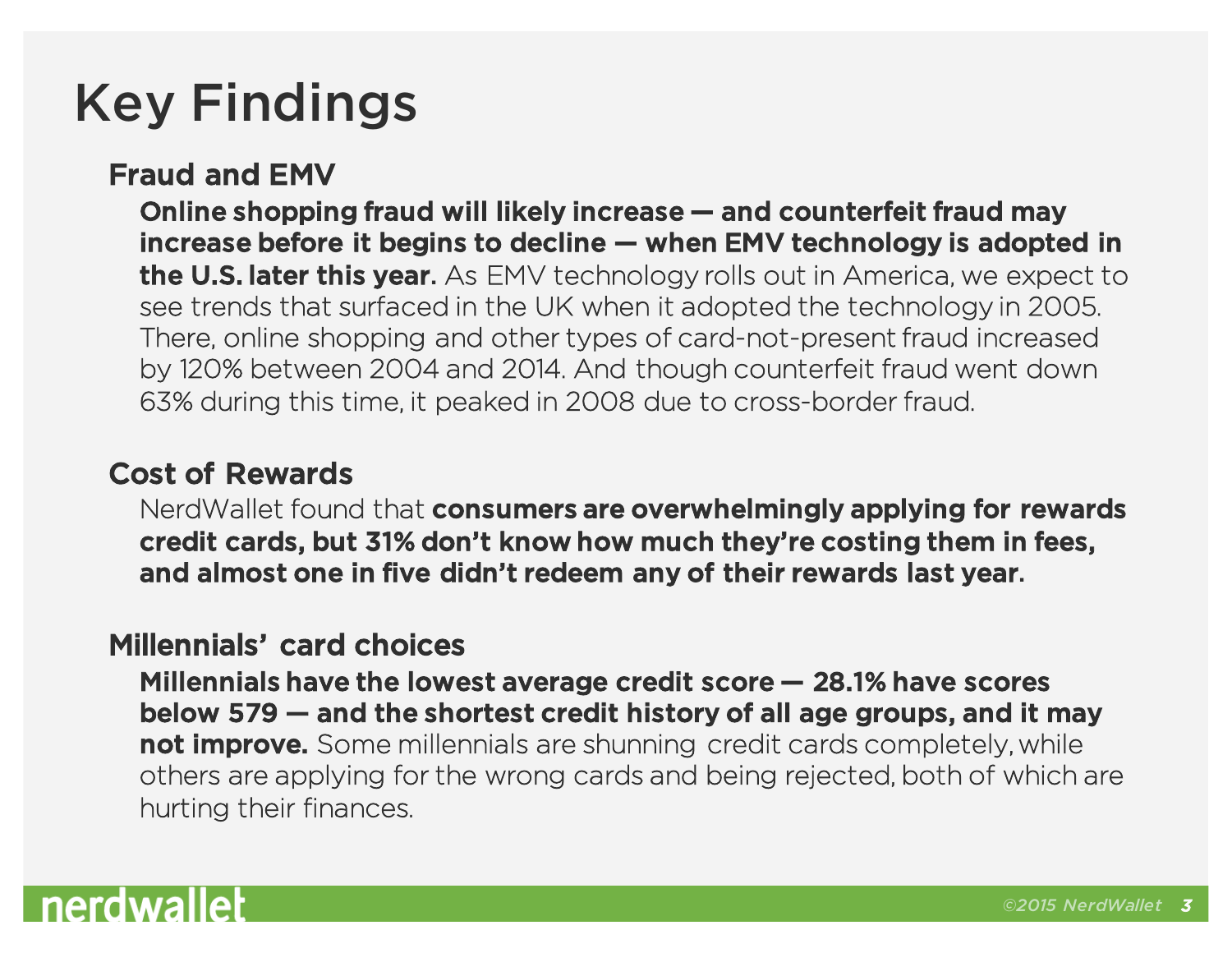#### Table of contents

#### Key findings

- 1 Fraud and EMV Pages 5-11
- 2 Cost of Rewards Pages 12-19
- 3 Millennials' Card Choices Pages 20-27

Other highlights from proprietary NerdWallet data Pages 28-34

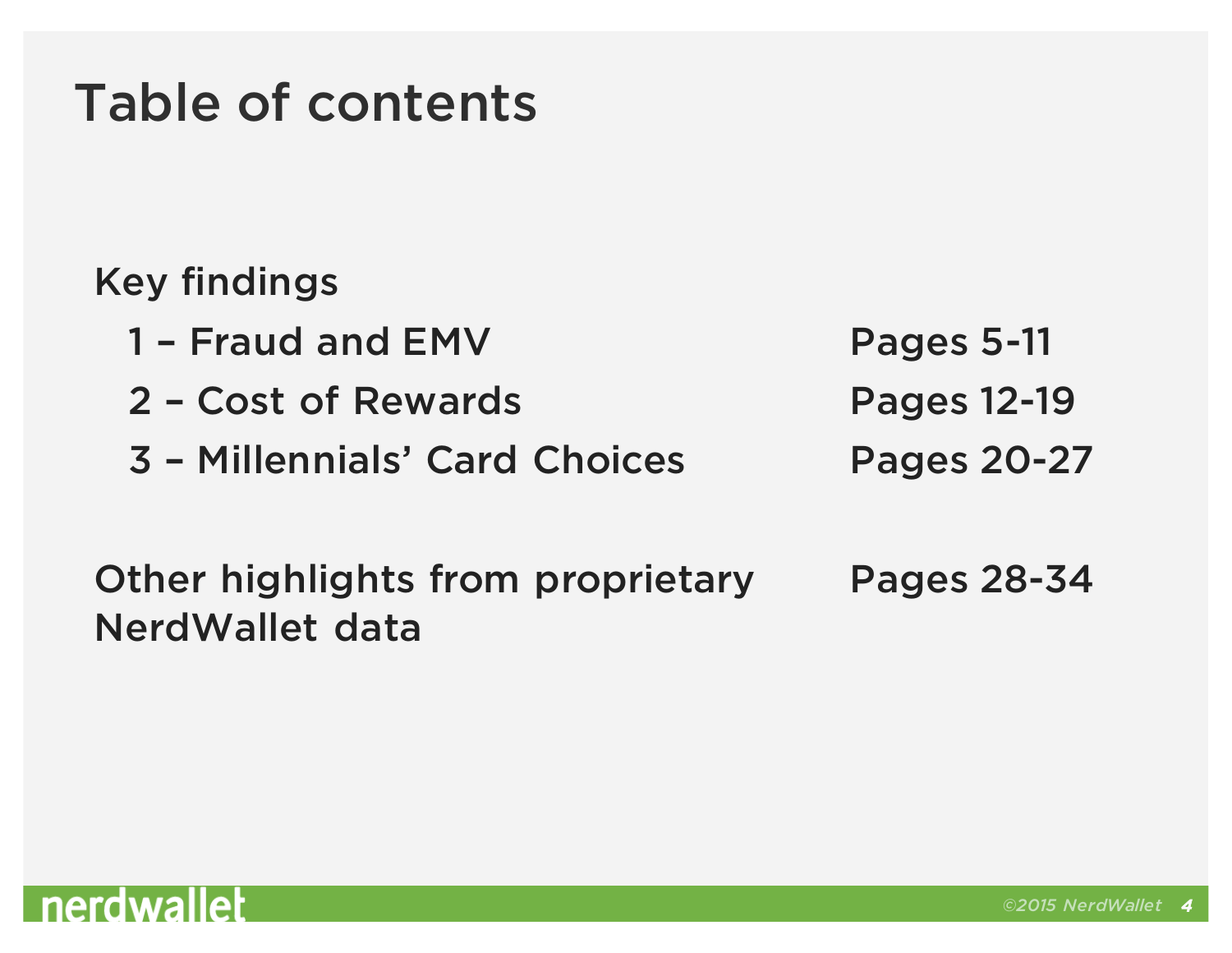#### Key Findings: Fraud and EMV

# nerdwallet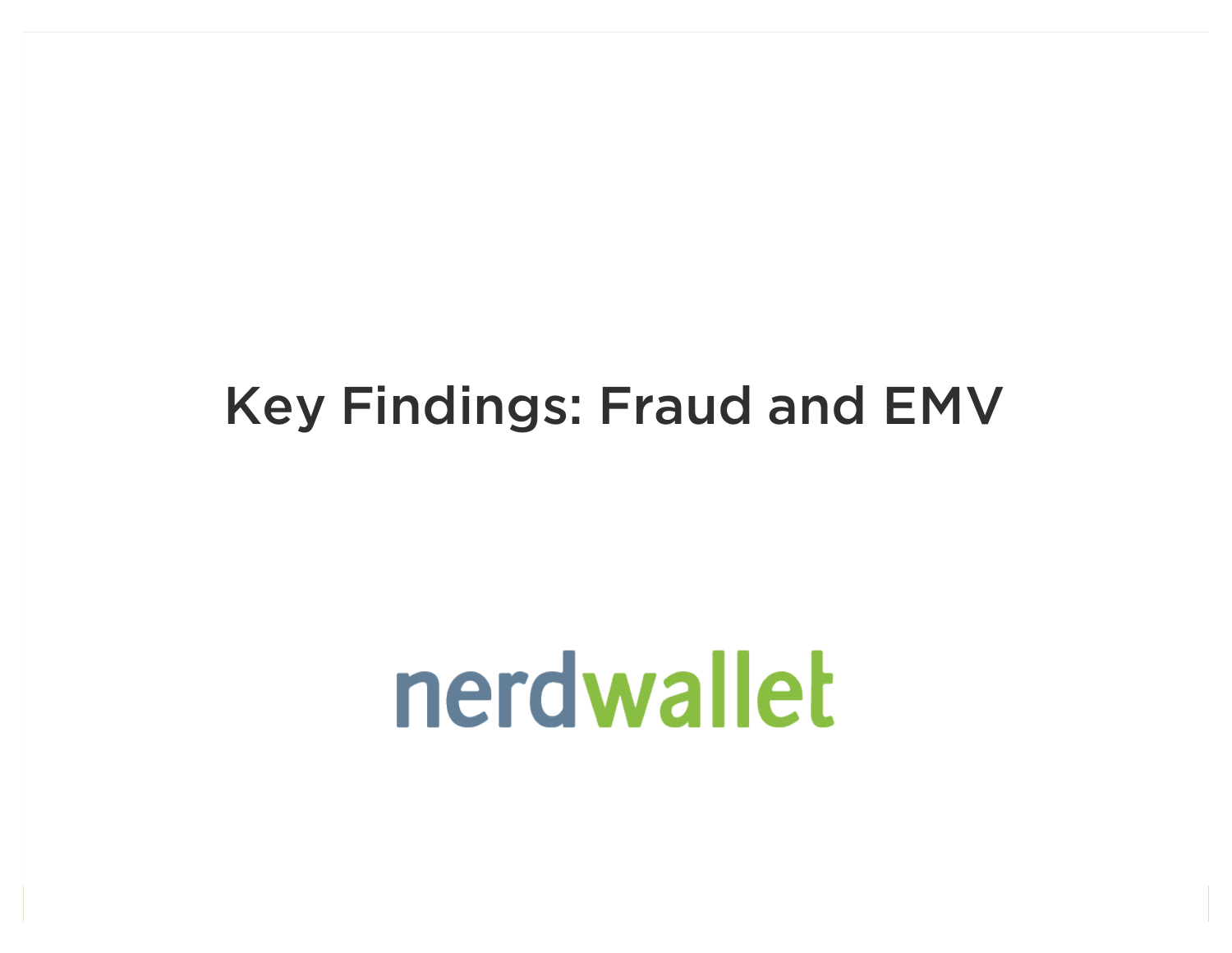#### Fraud and EMV: What is EMV?

Credit cards with an EMV chip – that small, square chip embedded in your credit card – are more secure than traditional magnetic stripe cards because EMV chips create unique, temporary payment credentials for every transaction while the payment information in a magnetic stripe always stays the same. This lowers consumers' fraud risk substantially because card data can't be "skimmed" from a magnetic stripe and put onto a counterfeit card to use for fraudulent transactions.

While EMV upgrades aren't mandated for card issuers and merchants, the entity that doesn't upgrade to EMV cards or terminals will become responsible for fraudulent transactions, a change known as the "liability shift," in October. Currently, issuers are responsible for fraudulent transactions. Similar liability shifts have occurred in other countries that have adopted EMV, including the United Kingdom.

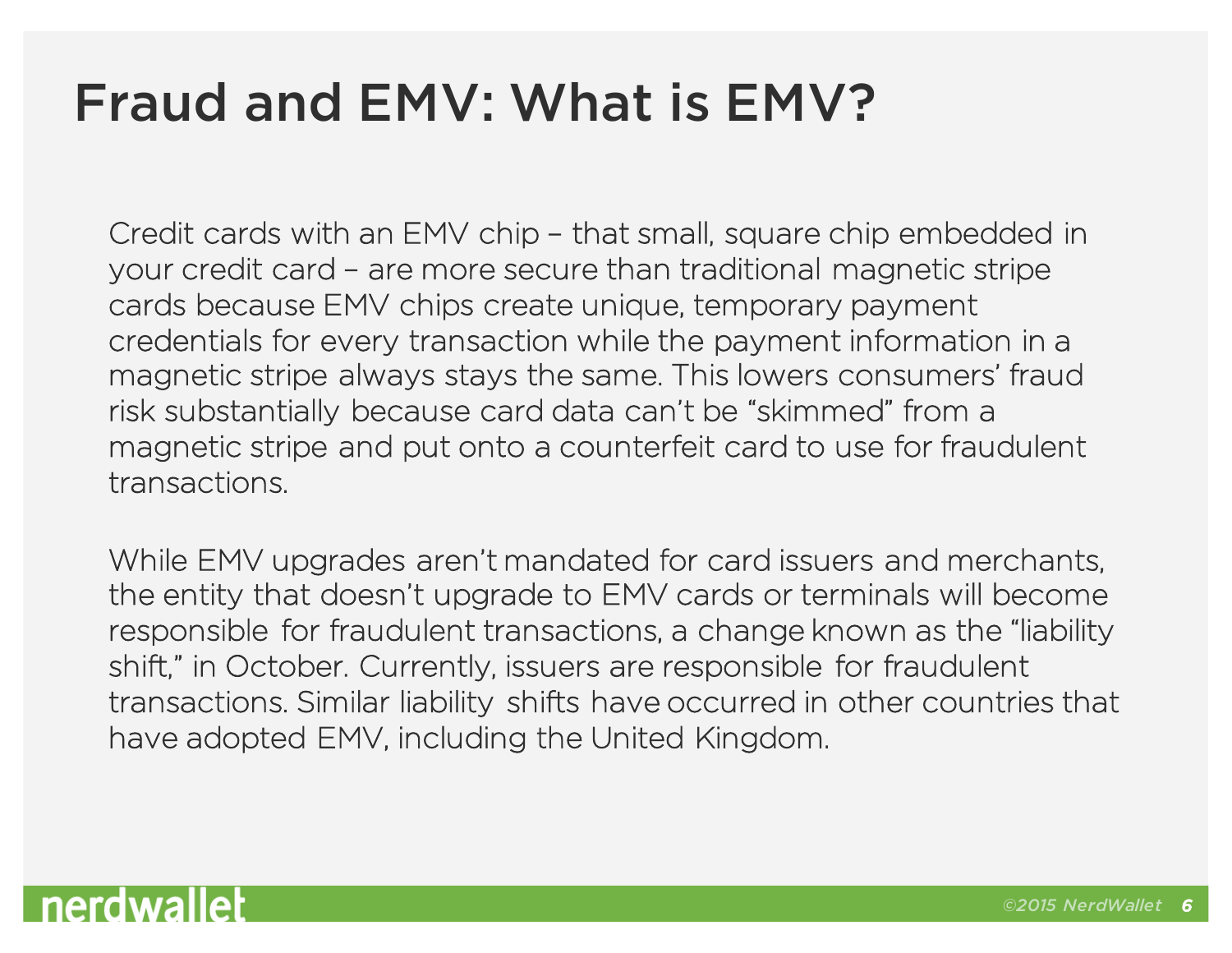#### Fraud and EMV: Fraud rates in the UK

As EMV expands in the U.S., we expect a repeat of the UK's experience: a spike in fraud after EMV rollout and the ongoing growth of online and other card-notpresent fraud.



Annual fraud losses on UK-issued cards 2004–2014

Sources: Financial Fraud Action UK, Fraud the Facts 2015

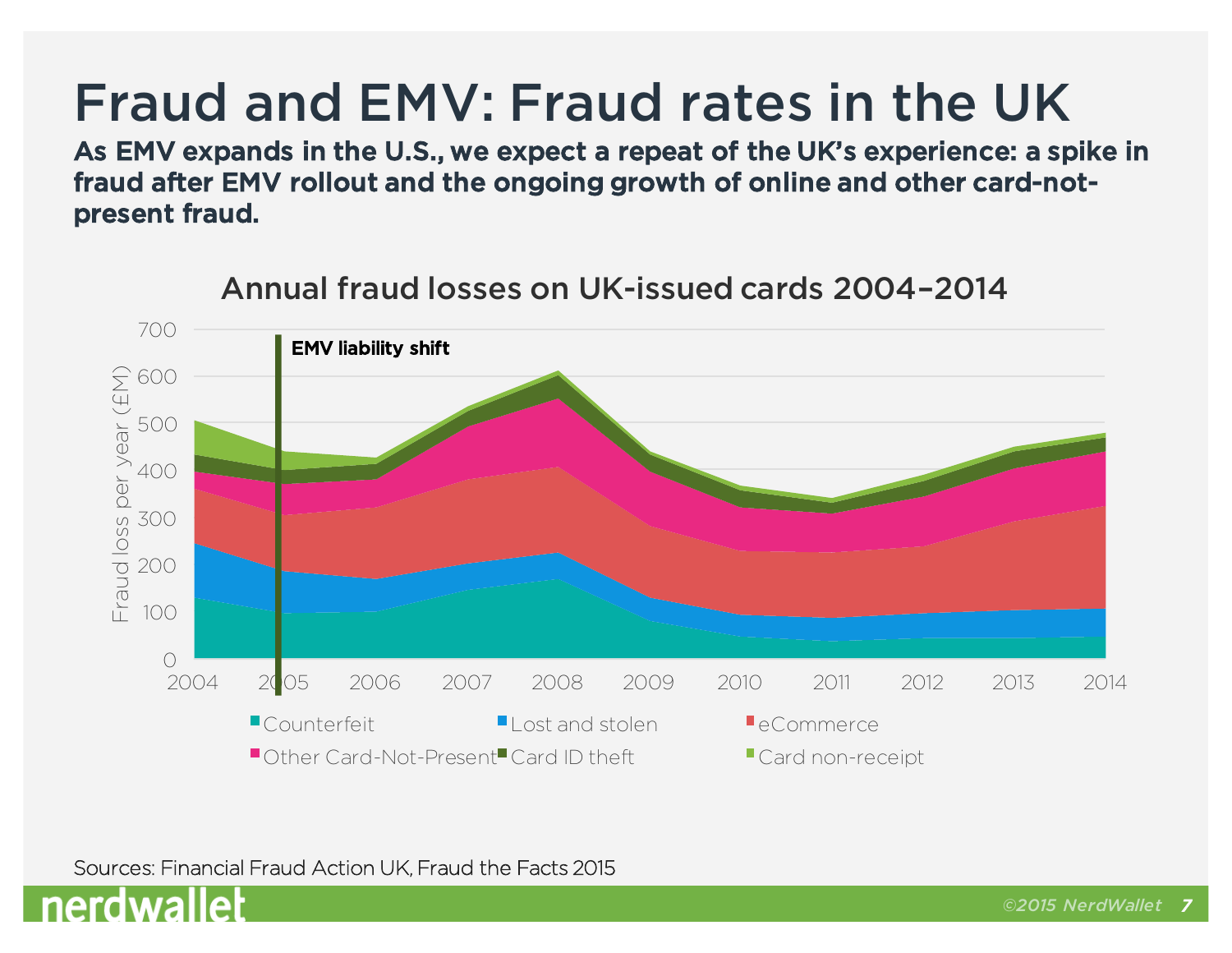Only 41% of consumers are aware of EMV chips' basic value proposition; consumers ages 65 and up understand EMV technology much better than consumers ages 18- 34.



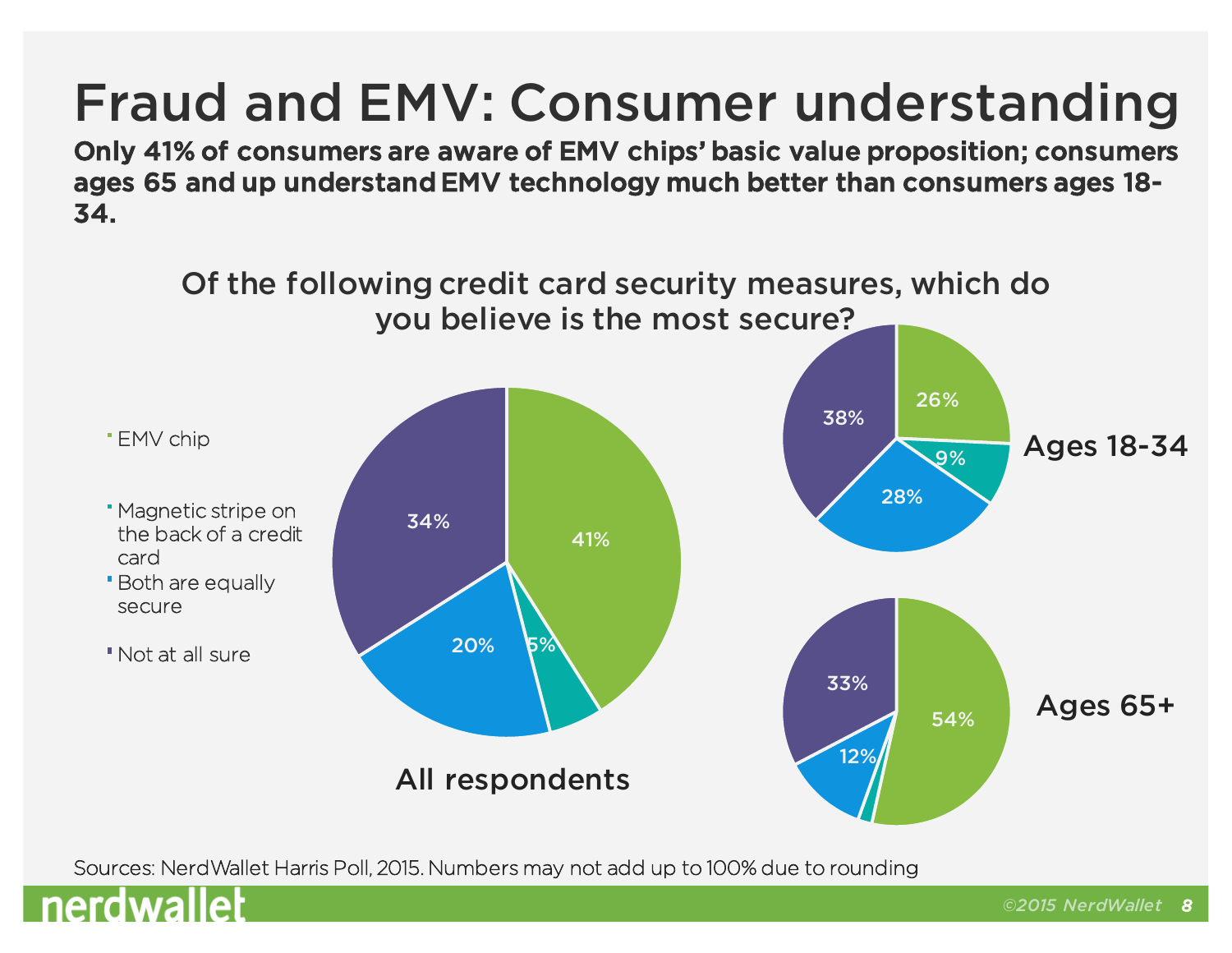Two in five consumers were not sure what protections EMV offered, and 6% didn't believe it offered any protection.

To the best of your knowledge, which of the following types of fraud, if any, will an EMV chip protect you against? Please select all that apply.



Sources: NerdWallet Harris Poll, 2015

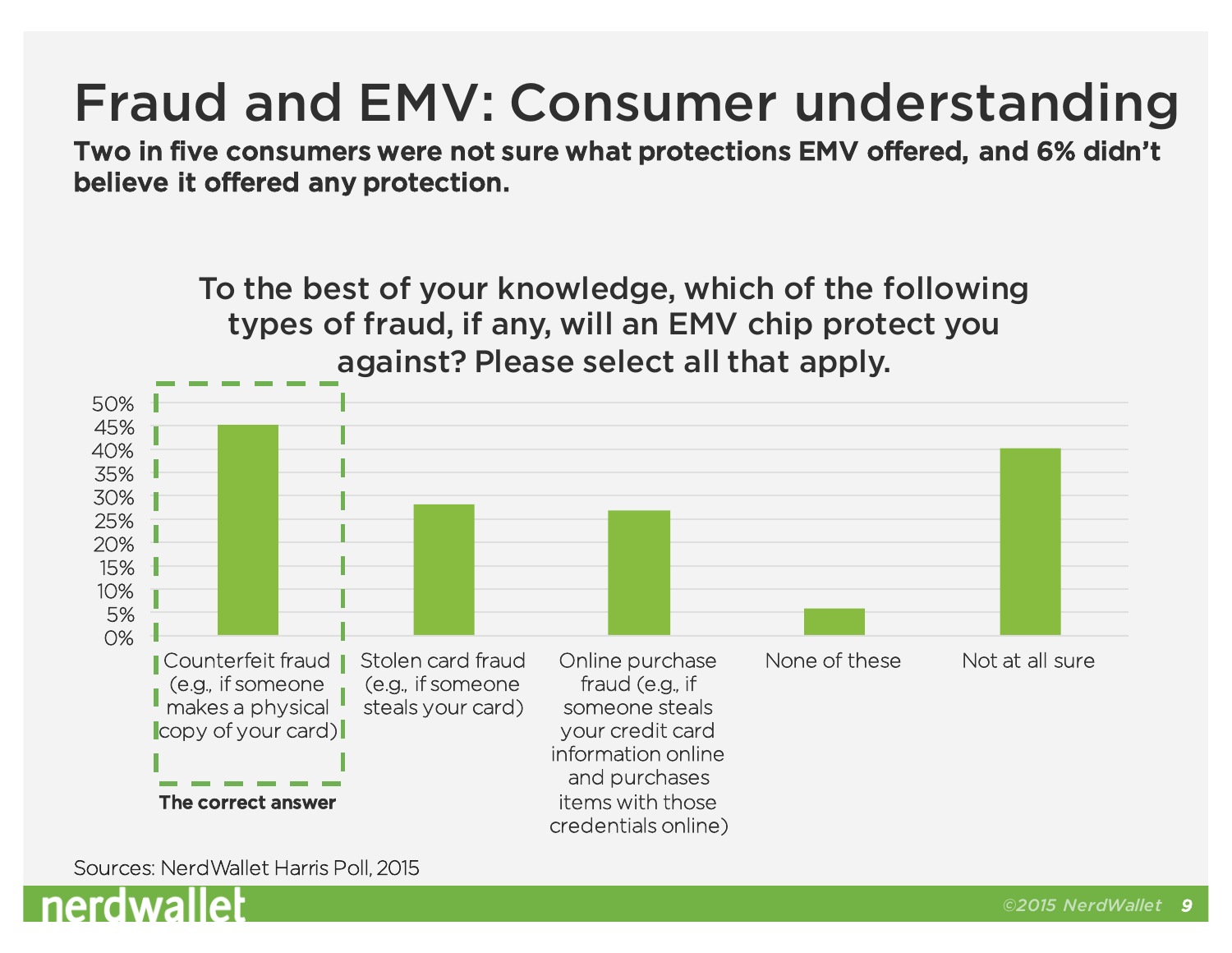More than half — 52% —of consumers were able to correctly report which types of activities are made more secure by EMV chips.



Sources: NerdWallet Harris Poll, 2015

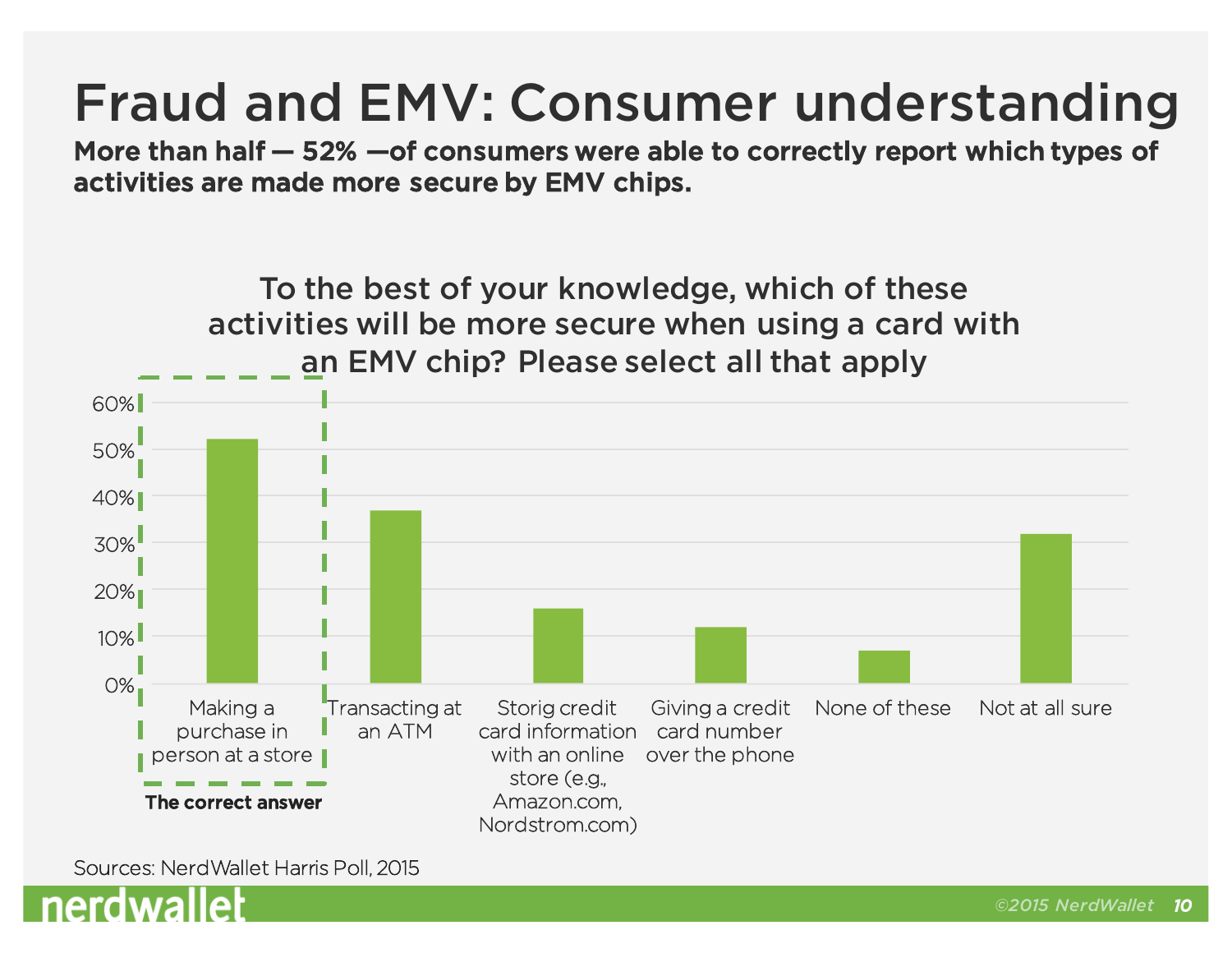An astounding 59% of consumers reported that they are not at all sure who is liable for fraudulent charges; 7% incorrectly believe that consumers bear the burden.



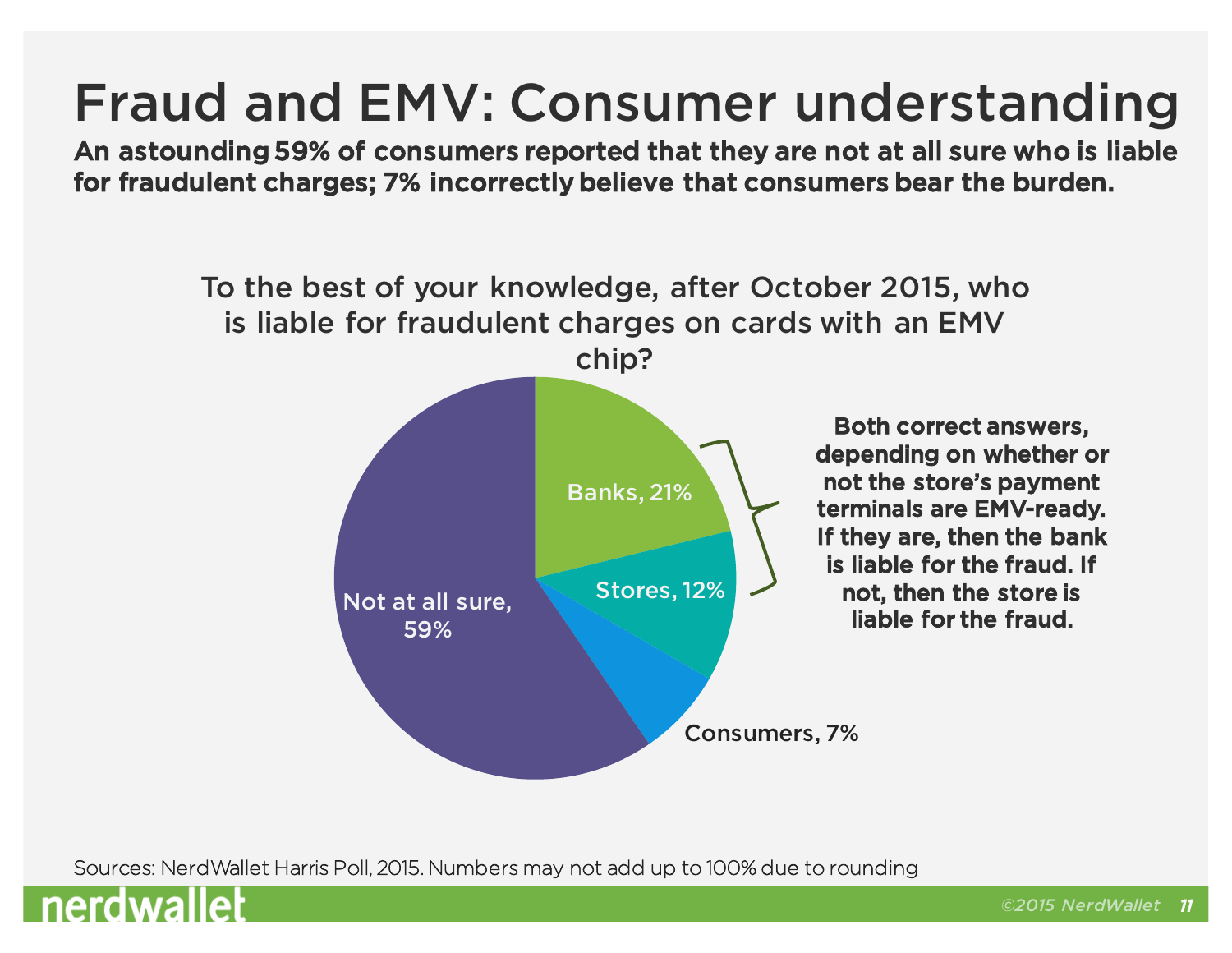#### Key Findings: Cost of Rewards

# nerdwallet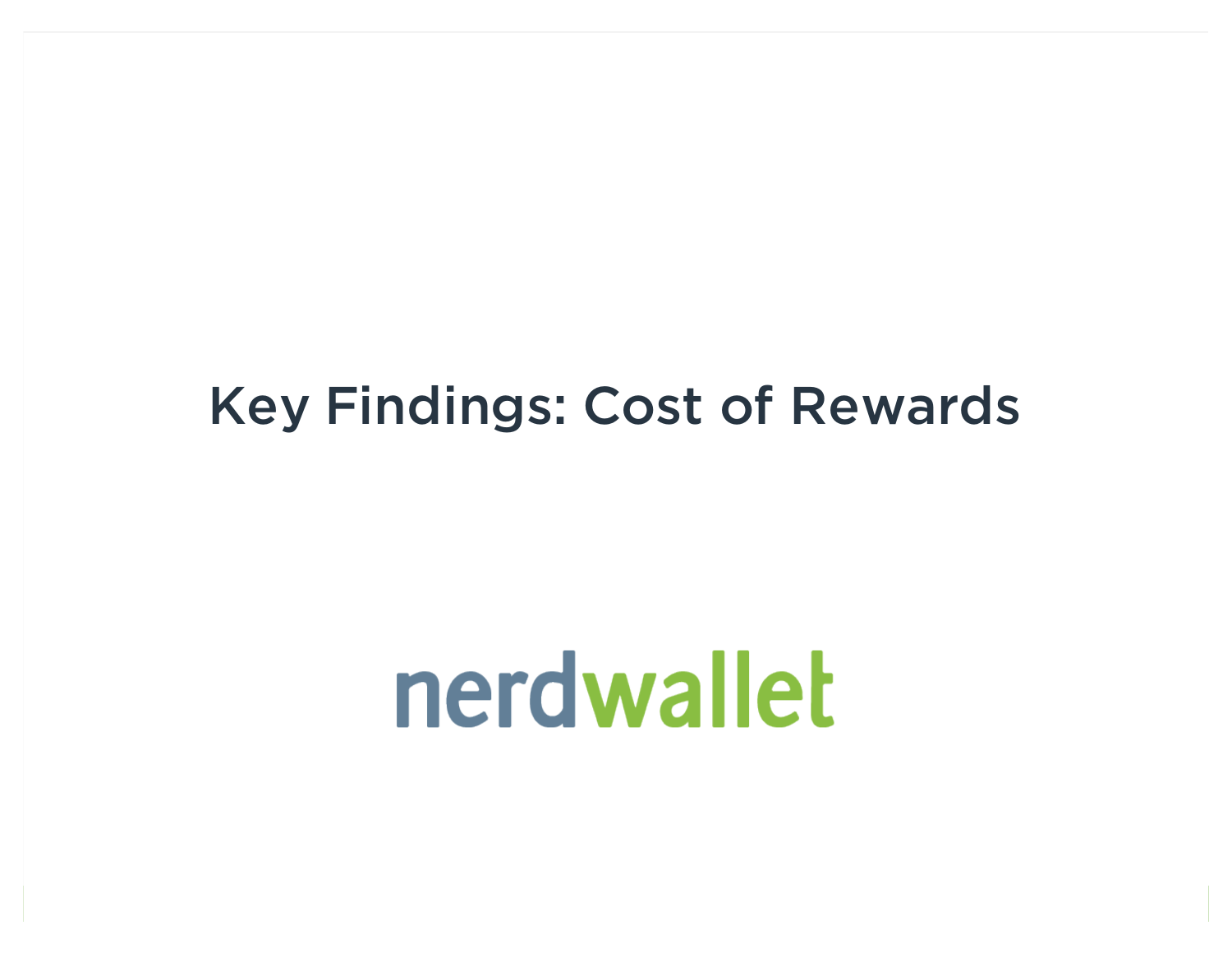## Cost of Rewards: Annual fees

In June 2015, the average annual fee for rewards cards and cash back cards hit a 3-year low while the average annual fee for miles cards climbed 22%.



Annual fees by card type for cards with annual fees

Sources: Internal NerdWallet data. Fees are weighted by sign-up rates by card type. Cards with no annual fee are excluded from this data set

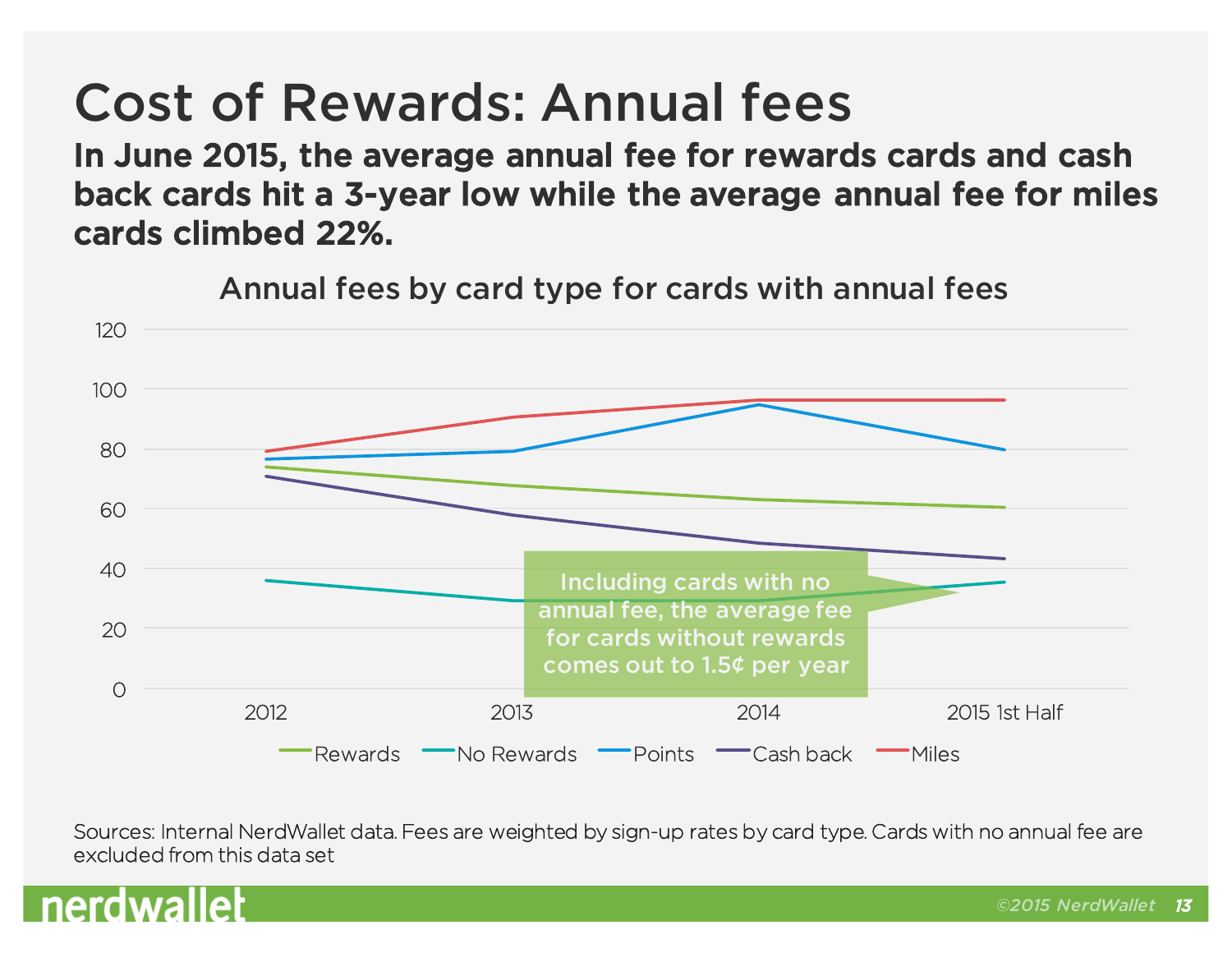#### Cost of Rewards: Breakeven values

#### Breakeven values by card, accounting only for value of points and annual fee



\*Card does not waive first year's annual fee Sources: Internal NerdWallet data. Note: Some card names shortened for brevety

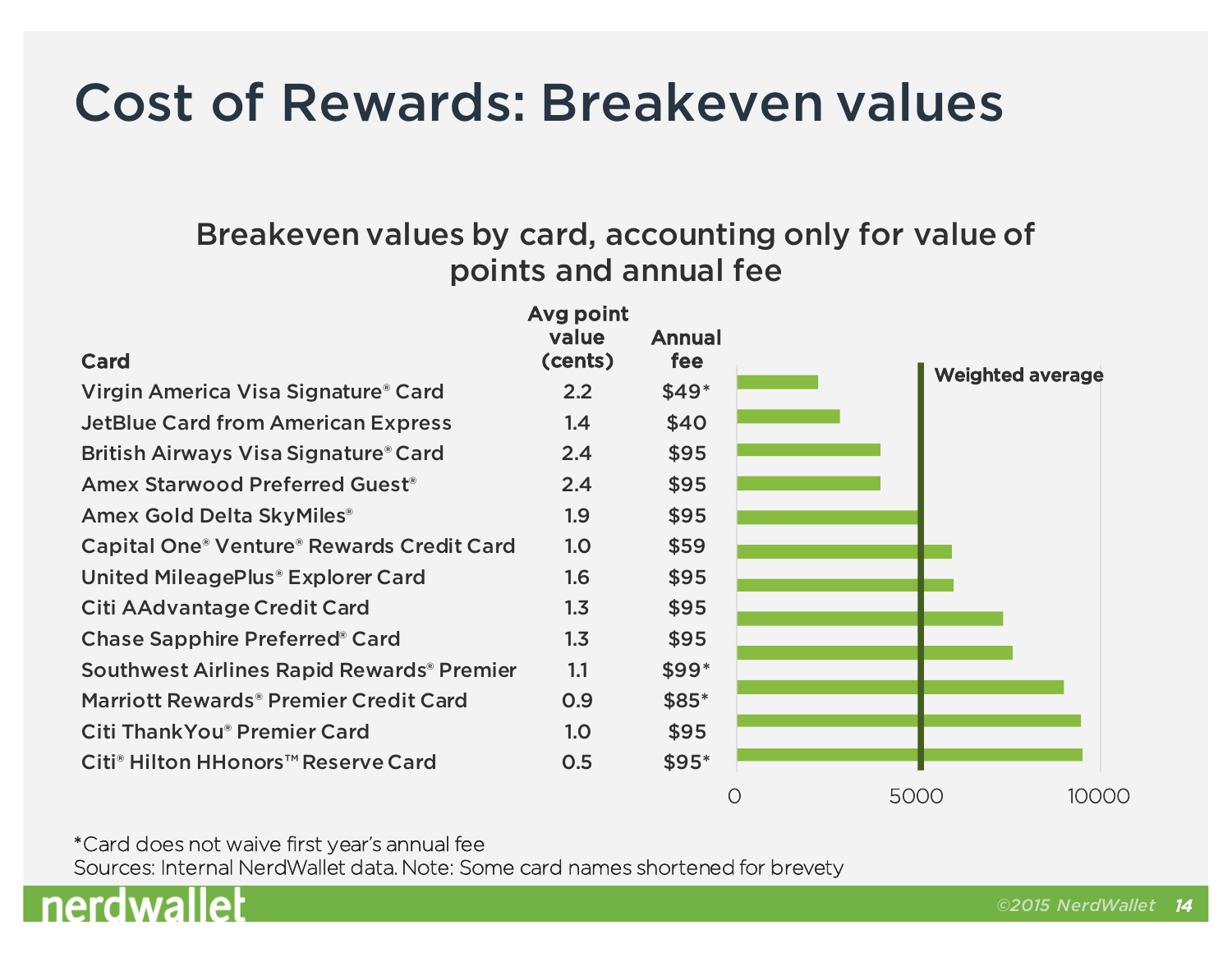## Cost of Rewards: Cards' popularity

Consumers continue to prefer rewards cards over non-rewards cards, with Non-Air Cobrand cards and Cash/Points/Miles cards being roughly equally popular.



Sources: Argus Information & Advisory Services via American Bankers Associate Rewards Credit Cards Study

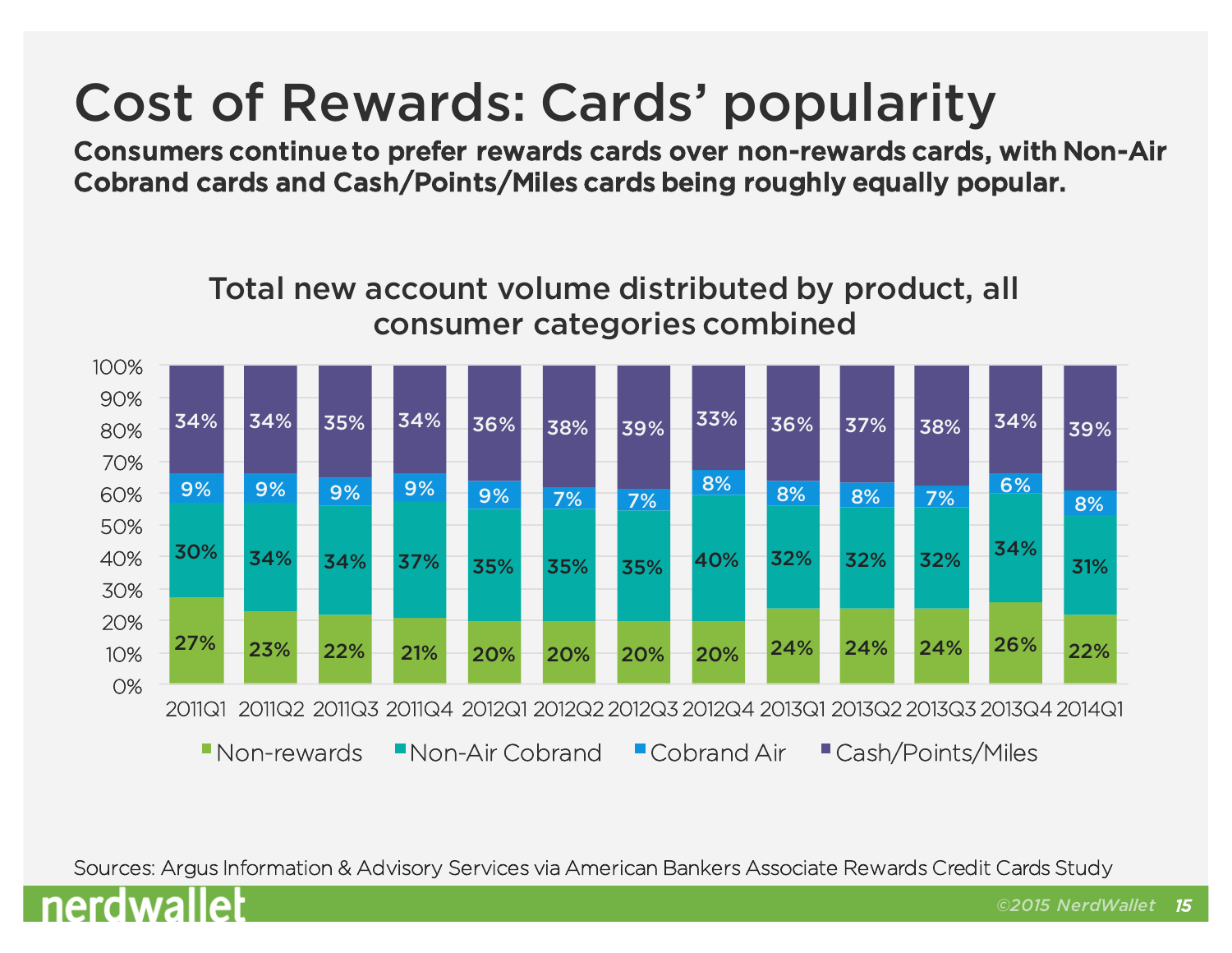Of consumers with rewards cards that charge annual fees, 31% do not know how much they are paying.



![](_page_15_Picture_4.jpeg)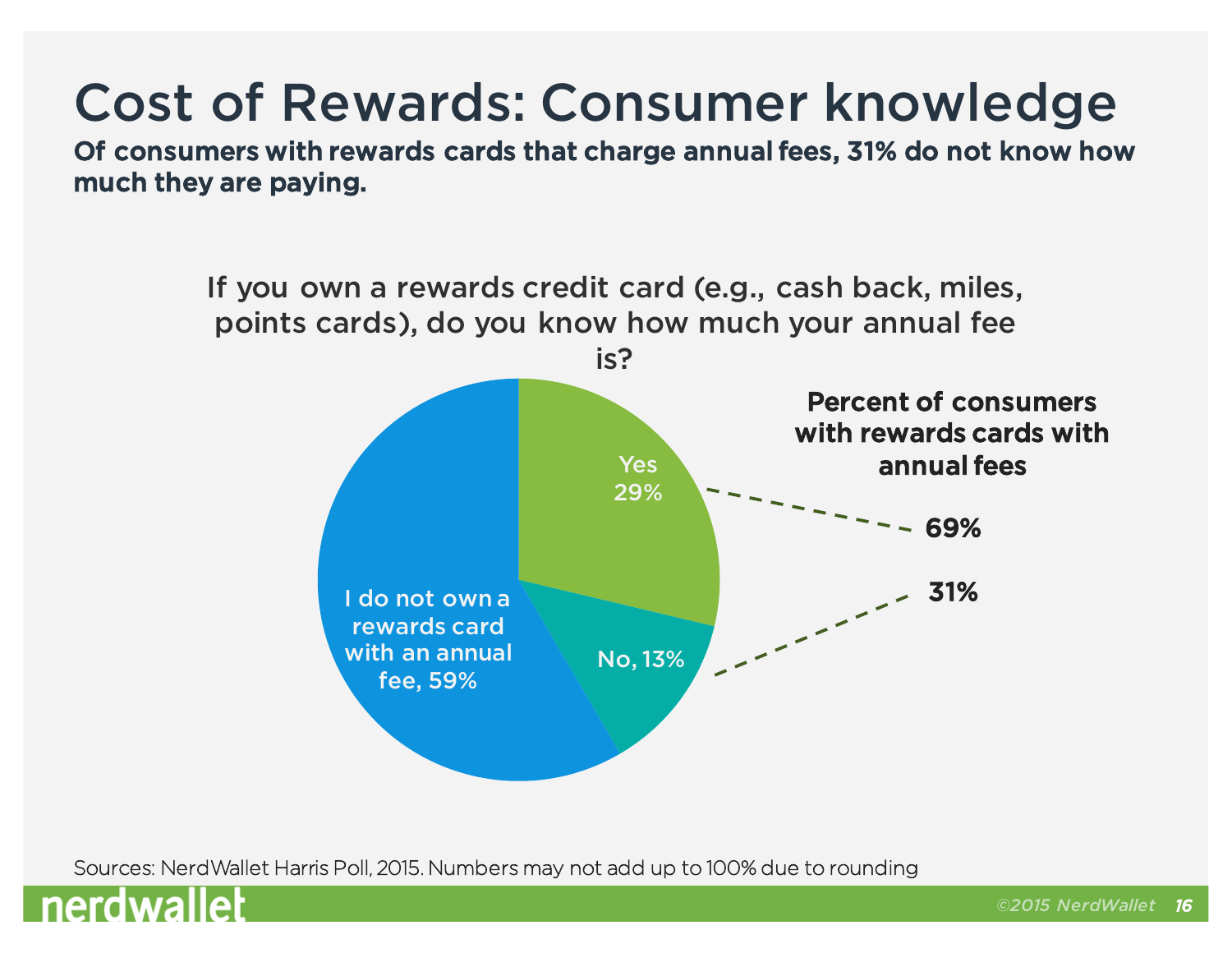Consumers were evenly divided on their willingness to pay annual fees on rewards credit cards.

![](_page_16_Figure_2.jpeg)

![](_page_16_Picture_4.jpeg)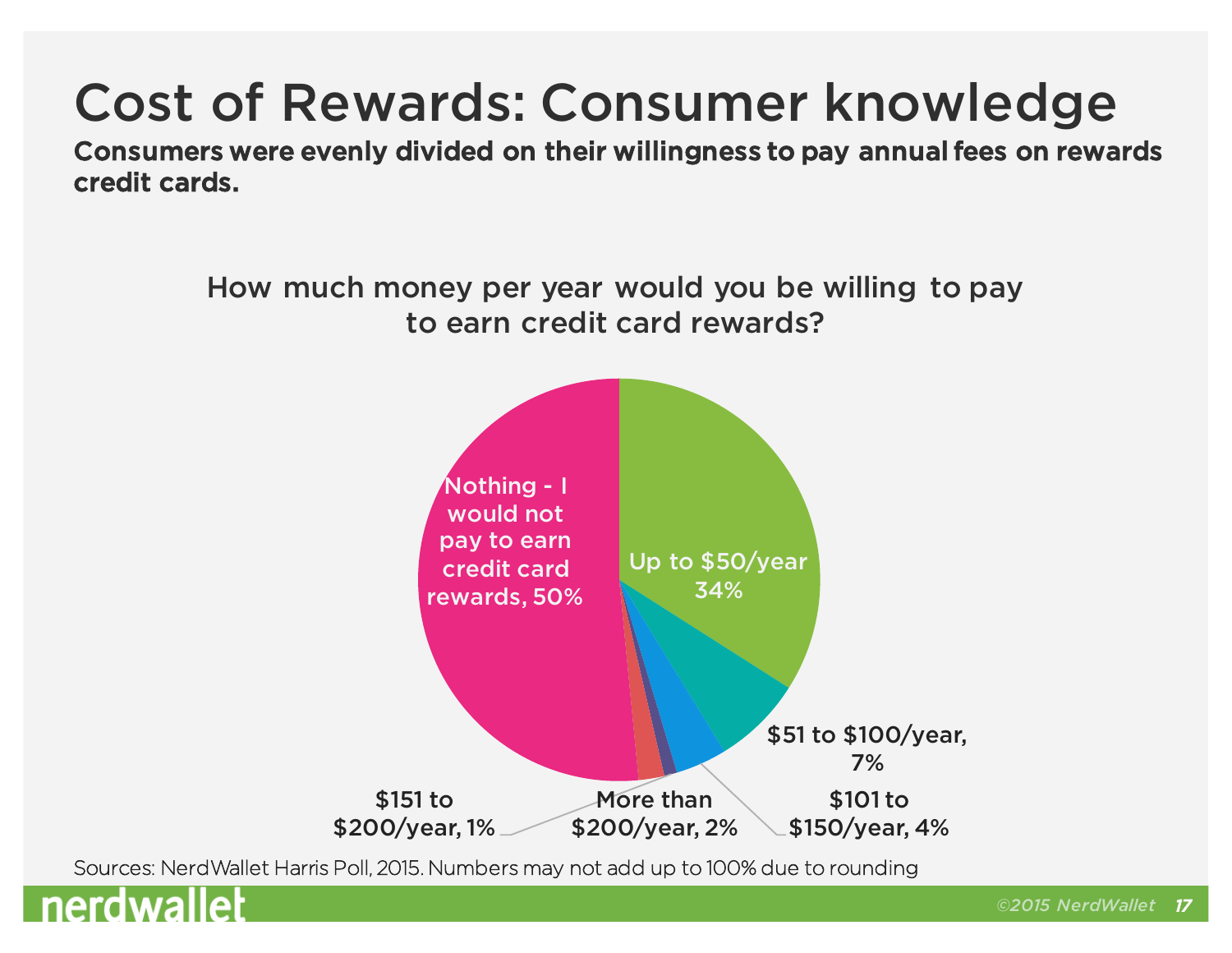Most consumers who accrue rewards points appear to be effectively managing their points.

Which of the following best describes how many credit card rewards points you redeemed last year (e.g., cashing in airline miles, getting cash back from your bank)?

![](_page_17_Figure_3.jpeg)

![](_page_17_Picture_5.jpeg)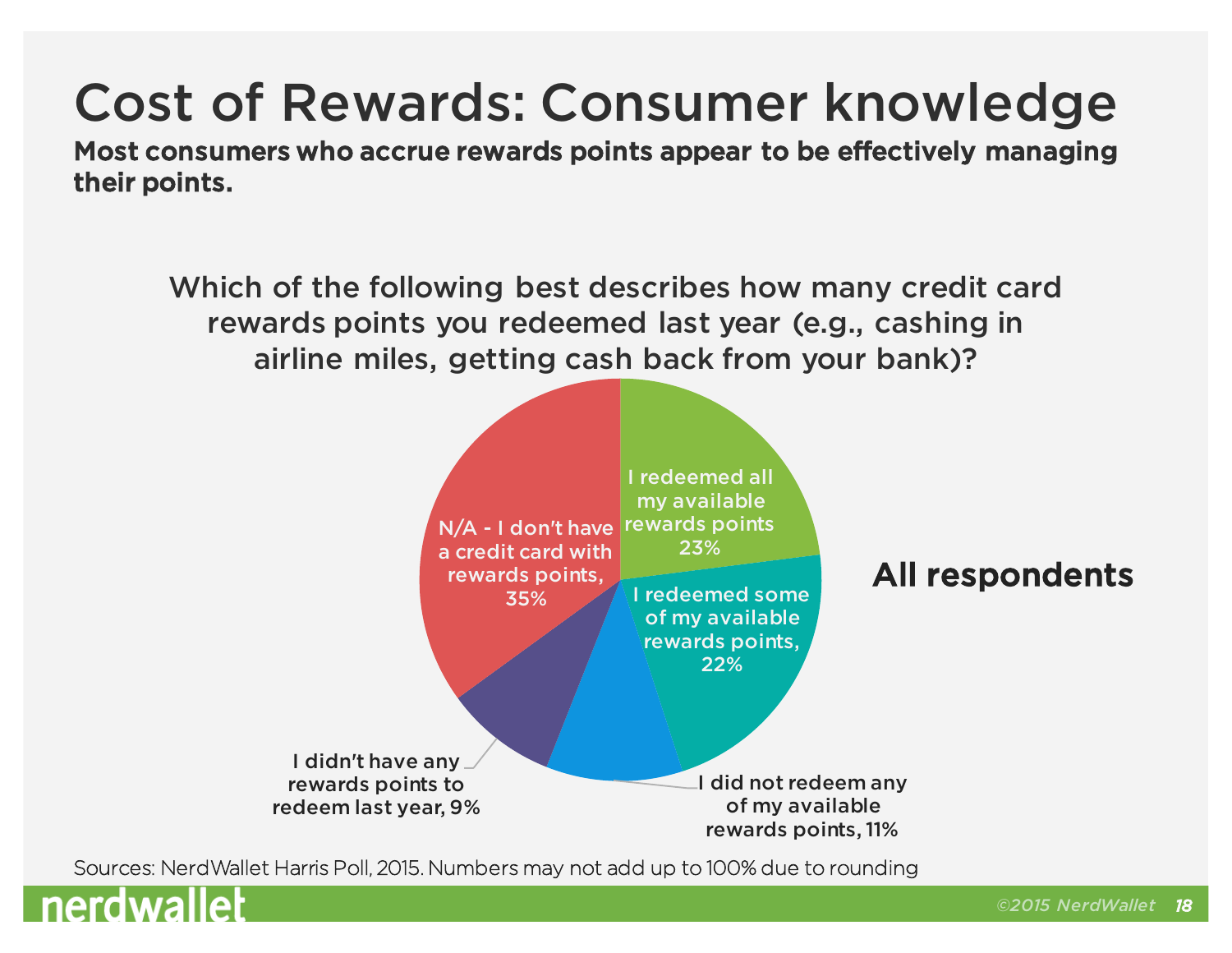Nearly 2 in 10 — 18% — of consumers let points sit unredeemed over the course of last year.

Which of the following best describes how many credit card rewards points you redeemed last year (e.g., cashing in airline miles, getting cash back from your bank)?

![](_page_18_Figure_3.jpeg)

![](_page_18_Picture_5.jpeg)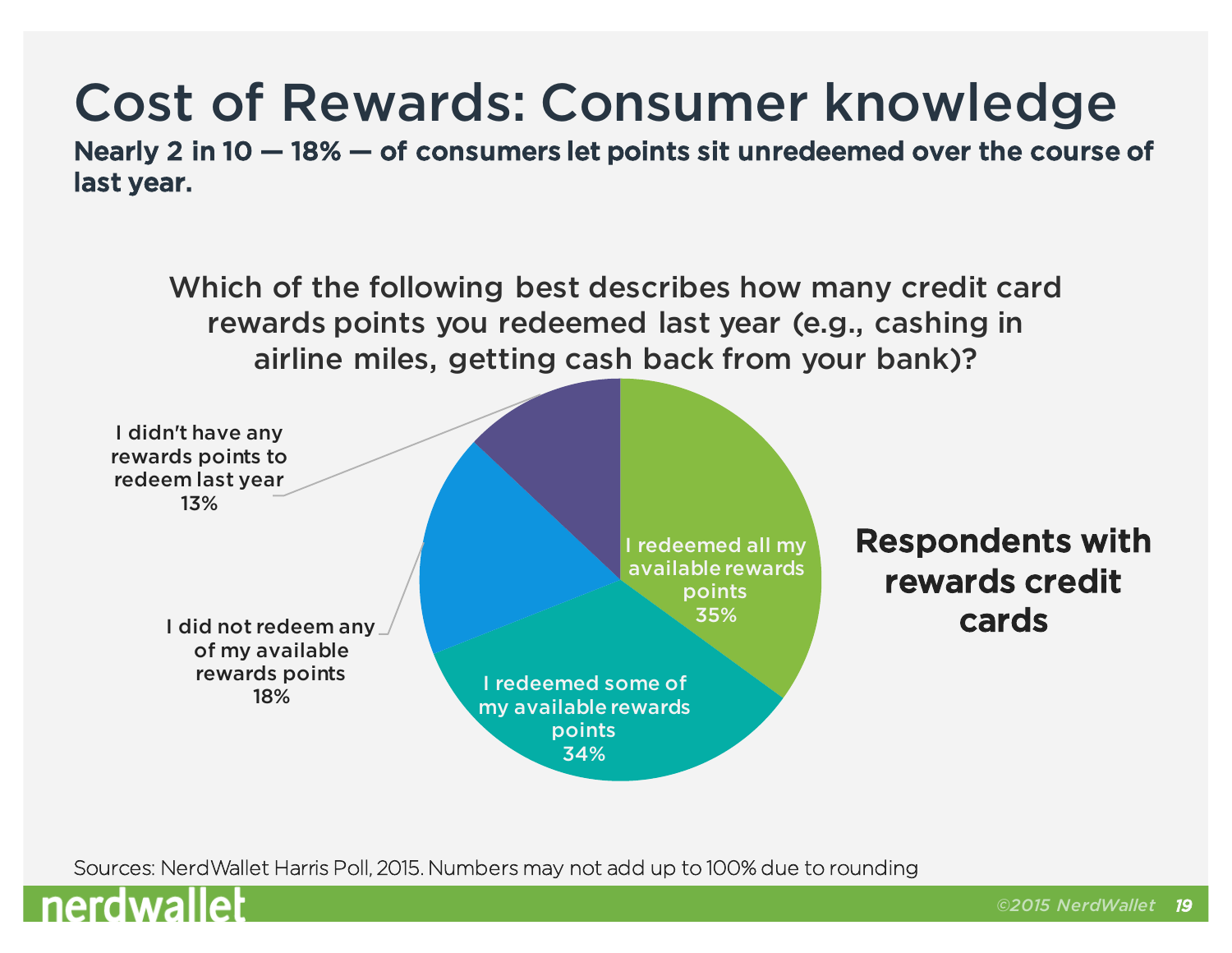#### Key Findings: Millennials' Card Choices

# nerdwallet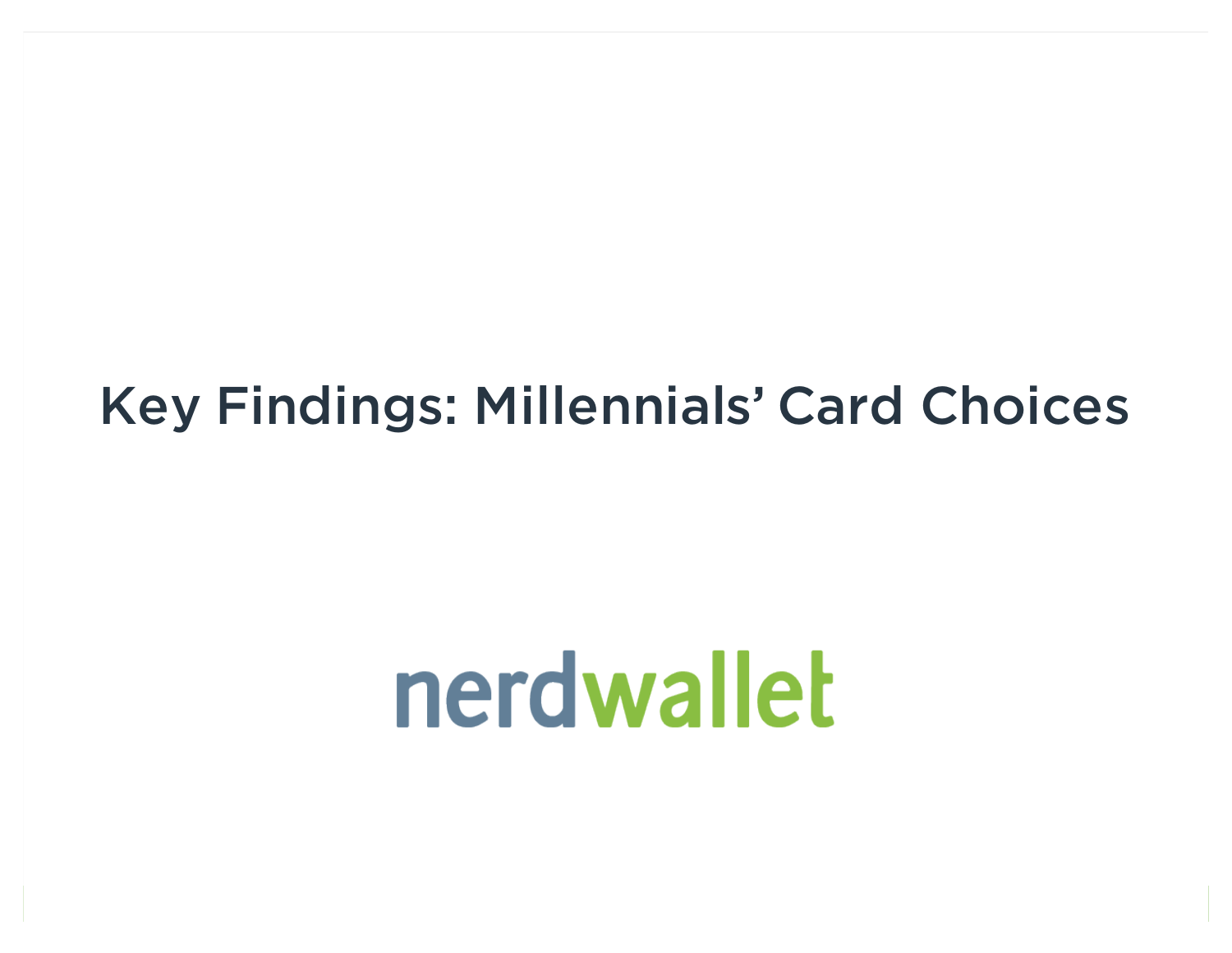#### Millennials: FICO distribution by age Over 50% of millennials have FICO scores below 670.

Percent of scorable files by FICO score

![](_page_20_Figure_2.jpeg)

**Millennials (Age 18-34)** Total Population

Sources: FICO.com, June 2015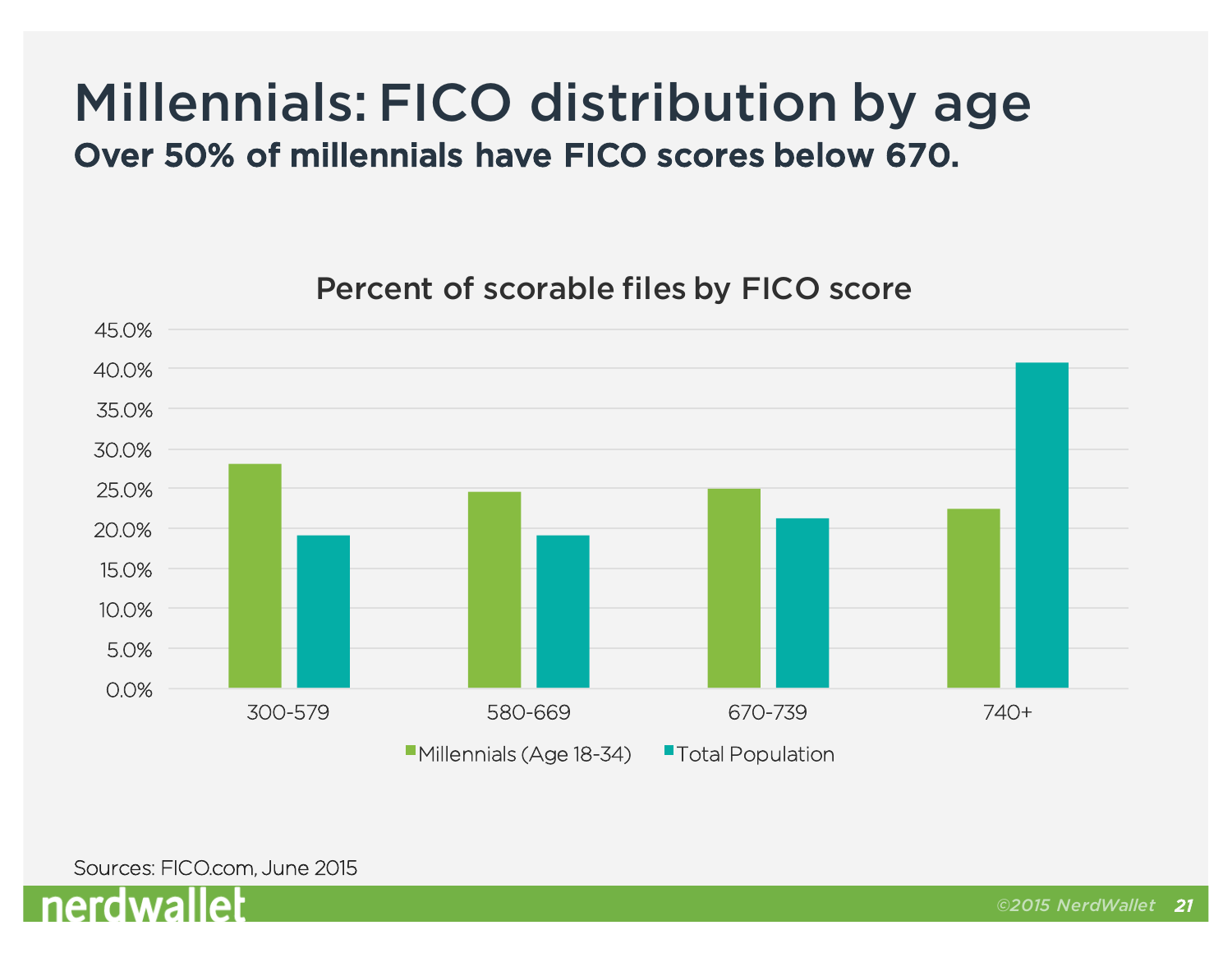## Millennials: Card applications by FICO

Millennials with lower credit scores are seeking new credit more frequently but are ultimately opening fewer accounts. Each of these failed applications hurts the applicants' credit scores, perpetuating a vicious cycle.

> Percent of millennials with inquiries or new credit openings over 6 months, by FICO band

![](_page_21_Figure_3.jpeg)

■300-579 ■580-669 ■670-739 ■740+

![](_page_21_Picture_5.jpeg)

![](_page_21_Picture_6.jpeg)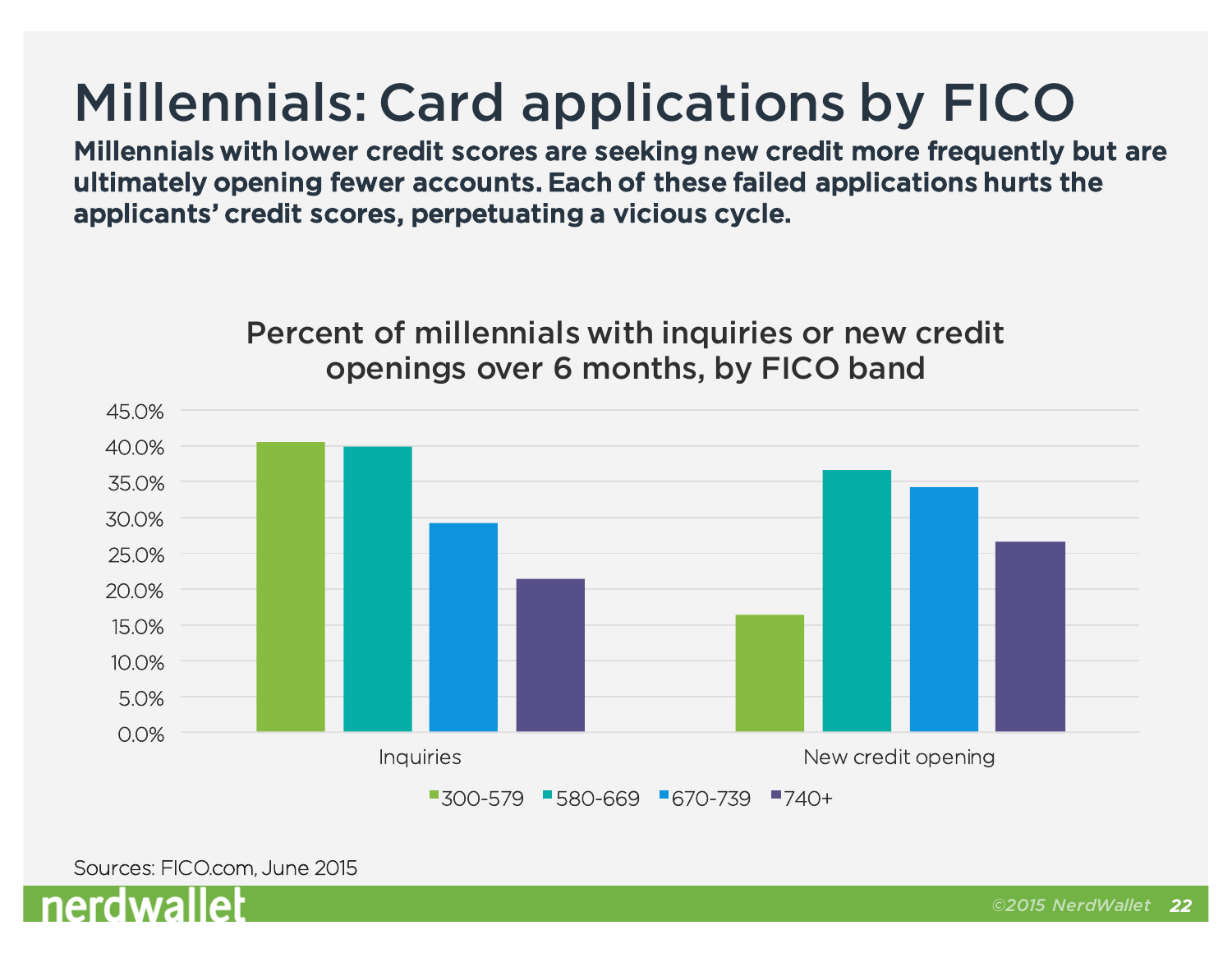## Millennials: Card applications by FICO

Nearly 1 in 4 credit seekers with credit scores below 681 were rejected, further damaging their credit scores without getting the card.

![](_page_22_Figure_2.jpeg)

#### Types of credit seekers, by credit score, June 2015

Sources: New York Fed SCE Credit Access, June 2015

![](_page_22_Picture_5.jpeg)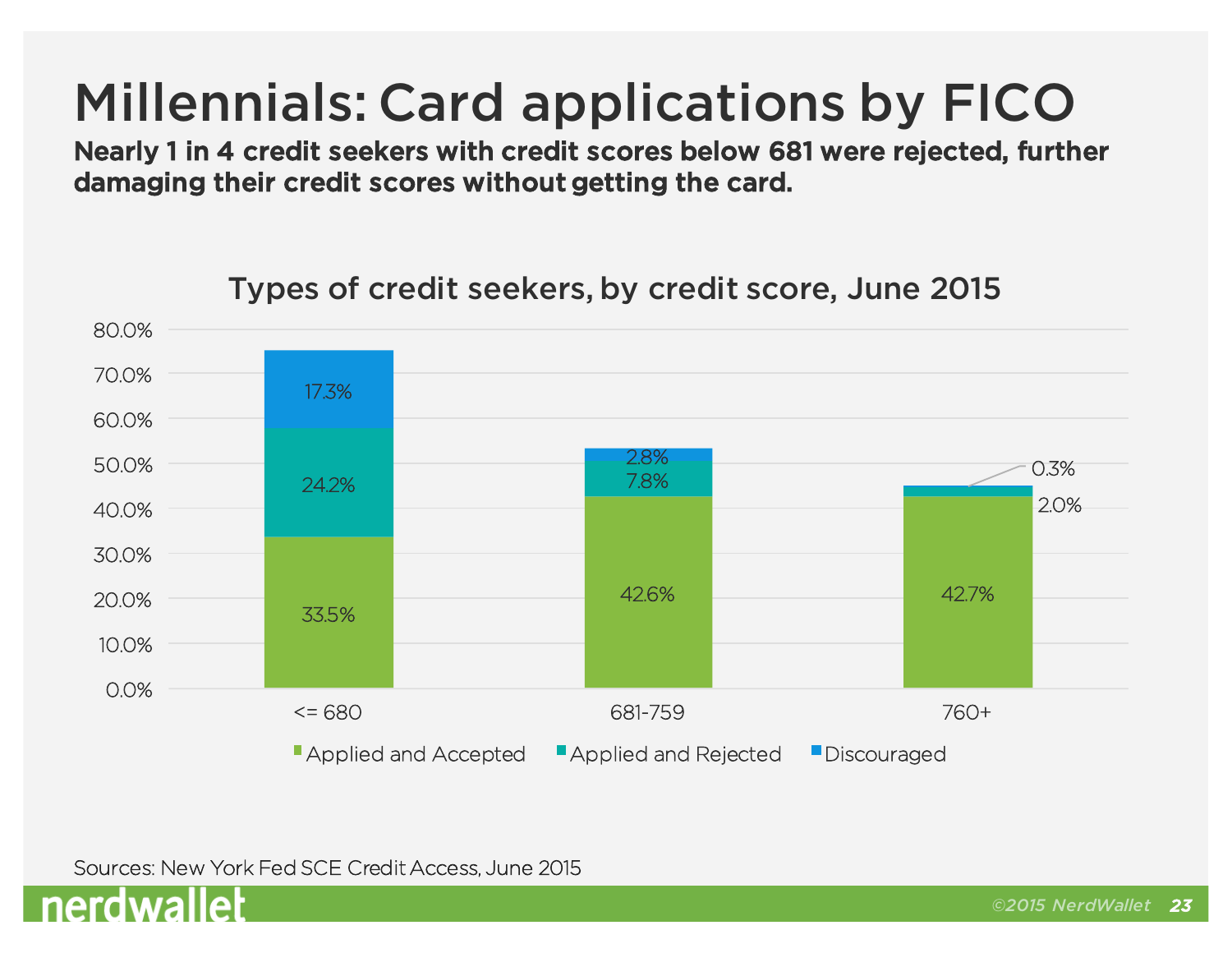## Millennials: How all consumers pick cards

Nearly half – 48% — of all consumers selected their credit card through an ad or promotion; only 11% did so by conducting research.

> Which of the following best describes how you selected the credit card you most recently applied for?

- **I** received a promotional offer in the mail
- My bank promoted it to me directly (e.g, in branch, mail)
- **I** applied through a retailer, airline, etc. (i.e., signed up for a store card to receive store discont, an airline card to earn miles)
- I saw an advertisement (e.g., online ad, TV commercial)
- **I** conducted research based on my credit score, reading card reviews and comparing credit card statistics<br>My friends/family recommended it
- 
- **Some other way**
- N/A I have never applied for a credit card

![](_page_23_Figure_11.jpeg)

![](_page_23_Picture_13.jpeg)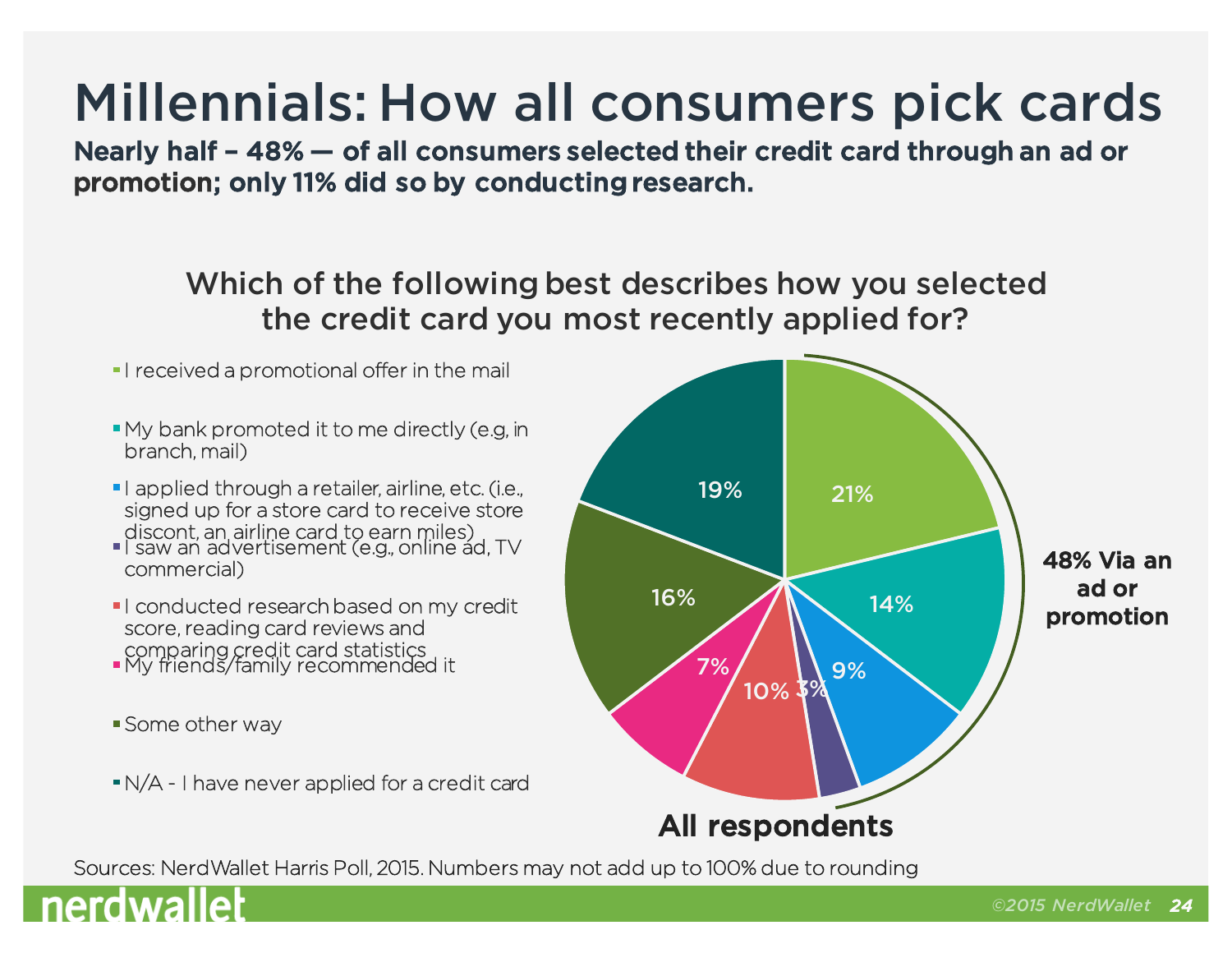## Millennials: How all consumers pick cards

More than half of consumers who applied for credit cards did so via an ad or promotion.

> Which of the following best describes how you selected the credit card you most recently applied for?

- **I** received a promotional offer in the mail
- My bank promoted it to me directly (e.g, in branch, mail)
- **I** applied through a retailer, airline, etc. (i.e., signed up for a store card to receive store discont, an airline card to earn miles)
- I saw an advertisement (e.g., online ad, TV commercial)
- **I** conducted research based on my credit score, reading card reviews and comparing credit card statistics
- My friends/family recommended it
- **Some other way**

![](_page_24_Figure_10.jpeg)

#### All respondents who have applied for credit cards

![](_page_24_Picture_13.jpeg)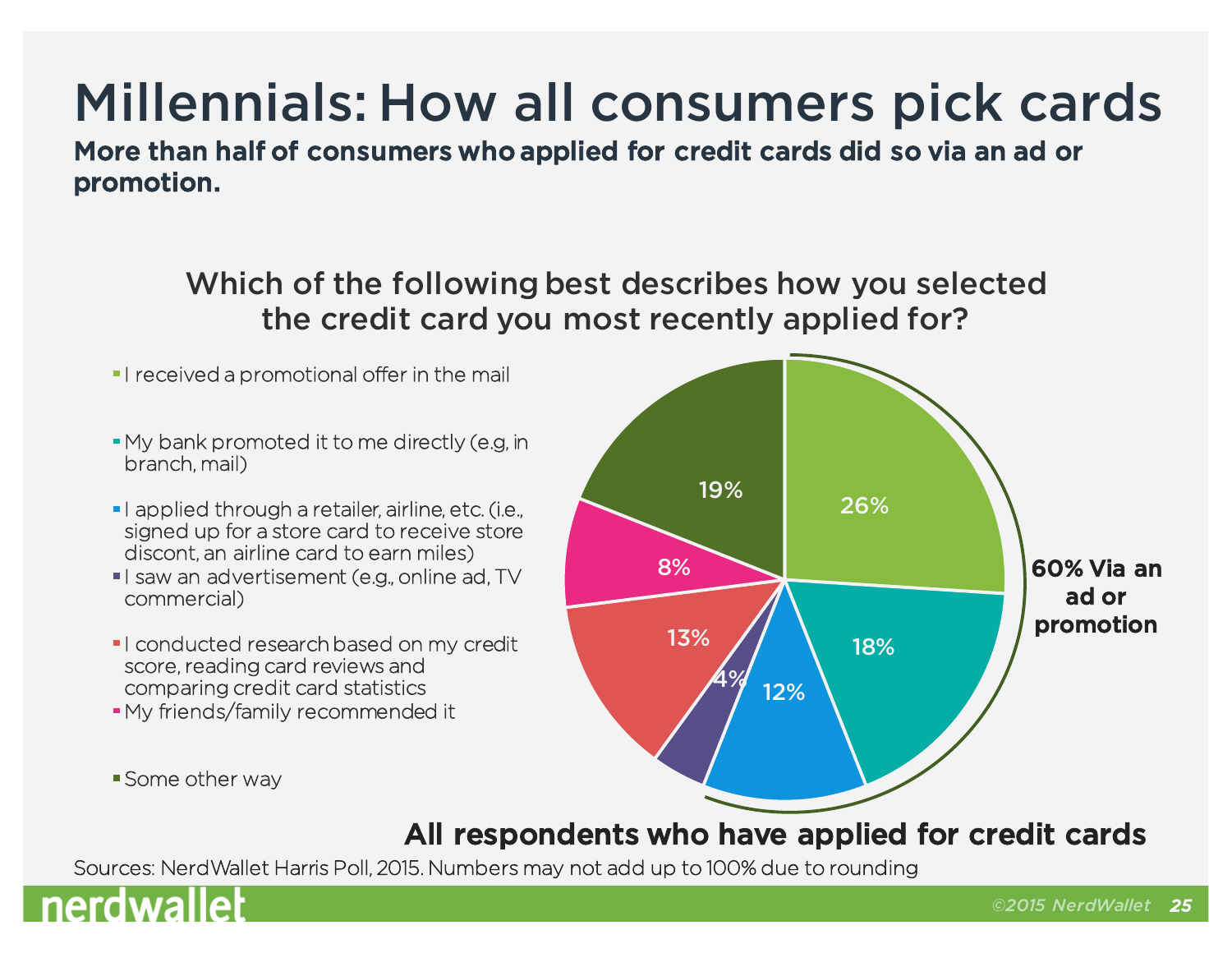## Millennials: How millennials pick cards

Far fewer consumers ages 18-34 selected their credit card through an ad or promotion when compared with the overall consumer pool, and a greater percentage selected their card by conducting research. However, 31% of respondents in this age group have not yet applied for a credit card.

> Which of the following best describes how you selected the credit card you most recently applied for?

**I** received a promotional offer in the mail

- My bank promoted it to me directly (e.g, in branch, mail)
- **I** applied through a retailer, airline, etc. (i.e., signed up for a store card to receive store discont, an airline card to earn miles)
- I saw an advertisement (e.g., online ad, TV commercial)
- **I** conducted research based on my credit score, reading card reviews and comparing credit card statistics<br>My friends/family recommended it
- 
- **Some other way**
- N/A I have never applied for a credit card

![](_page_25_Figure_11.jpeg)

![](_page_25_Picture_13.jpeg)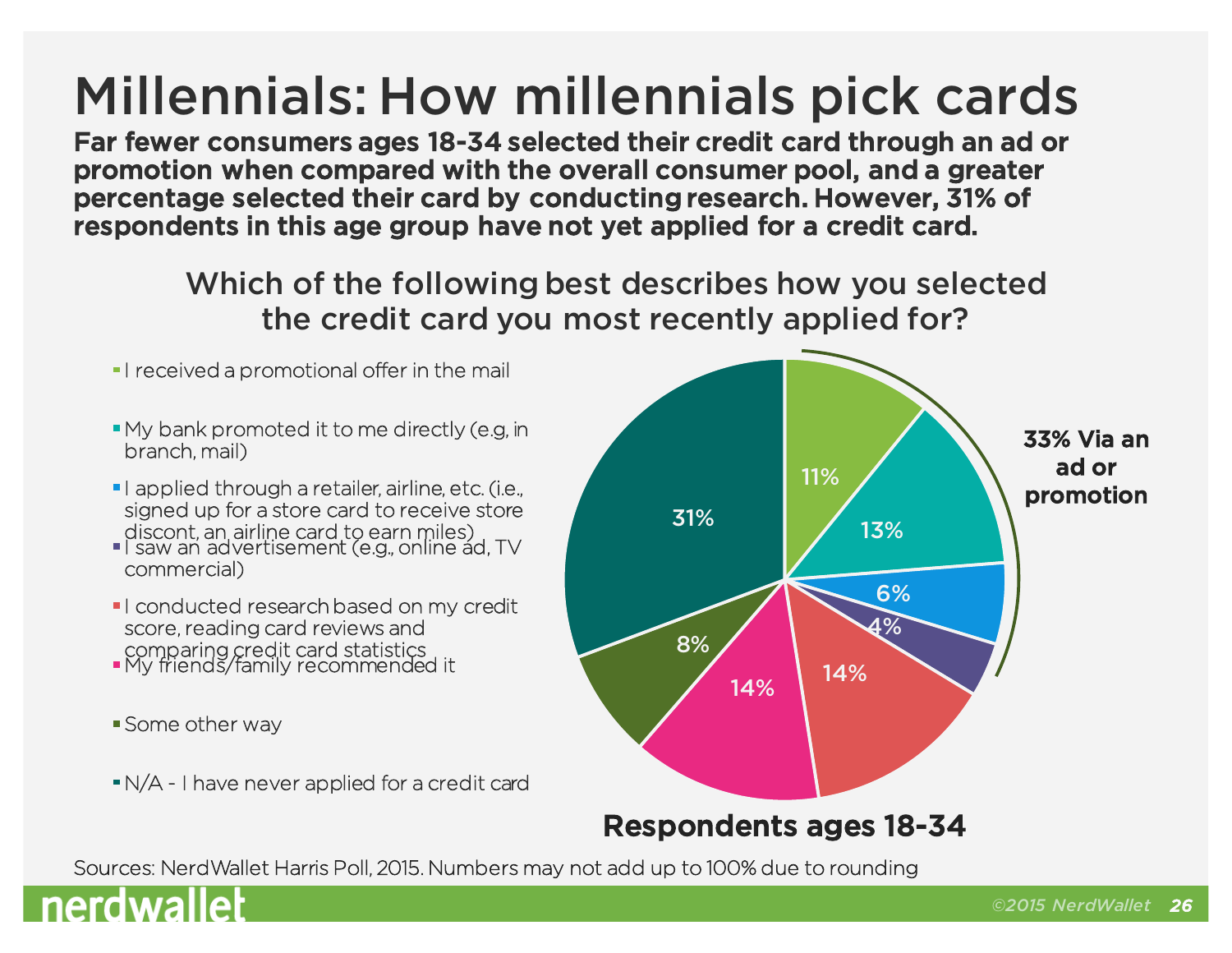#### *©2015 NerdWallet 27*

## Millennials: How millennials pick cards

Nearly half of millennial consumers (ages 18-34) who applied for credit cards did so via an ad or promotion.

> Which of the following best describes how you selected the credit card you most recently applied for?

- **I** received a promotional offer in the mail
- My bank promoted it to me directly (e.g, in branch, mail)
- **I** applied through a retailer, airline, etc. (i.e., signed up for a store card to receive store discont, an airline card to earn miles)
- I saw an advertisement (e.g., online ad, TV commercial)
- **I** conducted research based on my credit score, reading card reviews and comparing credit card statistics
- My friends/family recommended it
- **Some other way**

#### Respondents ages 18-34 who have applied for credit cards

![](_page_26_Picture_13.jpeg)

![](_page_26_Figure_14.jpeg)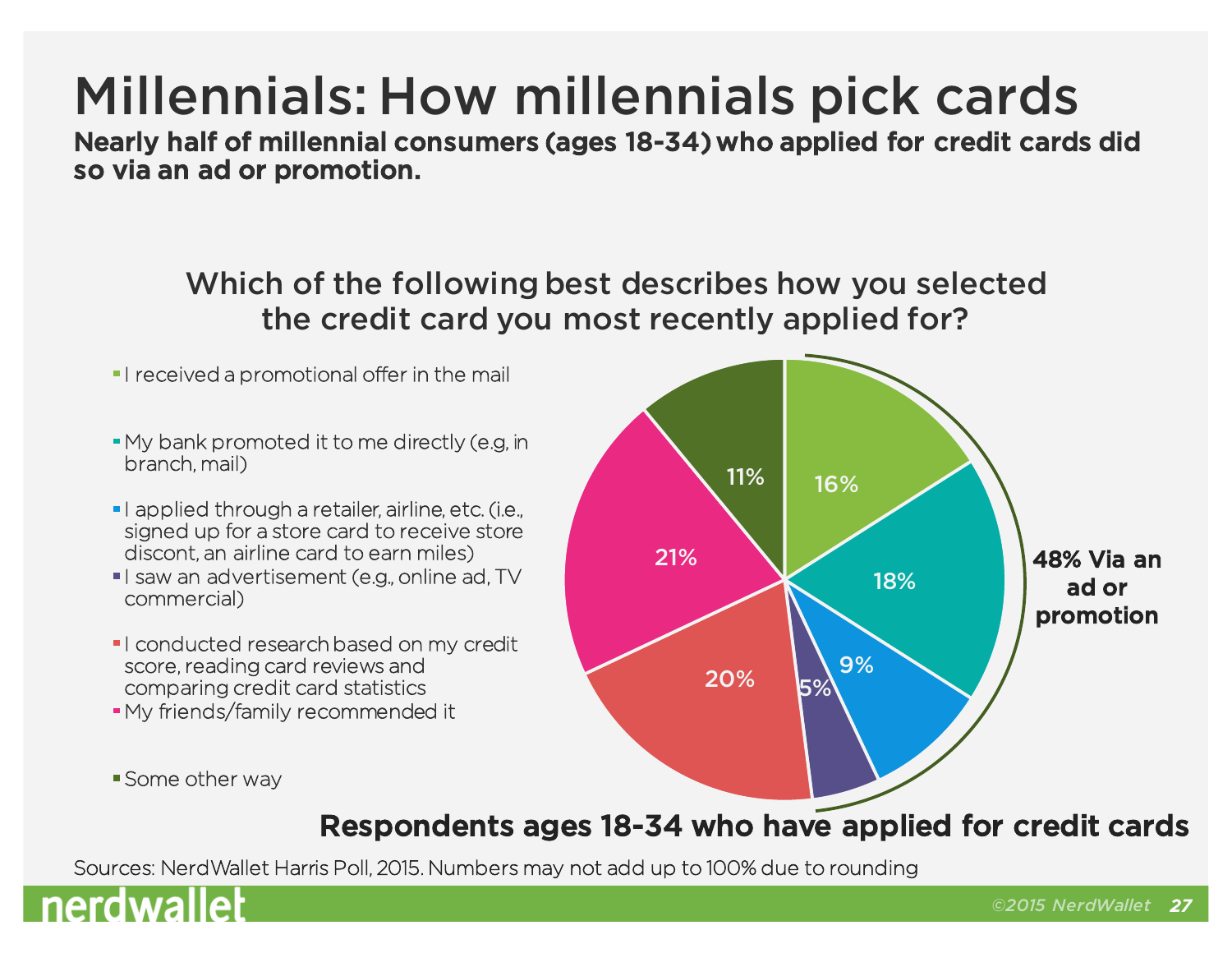#### Other highlights from proprietary NerdWallet data

# nerdwallet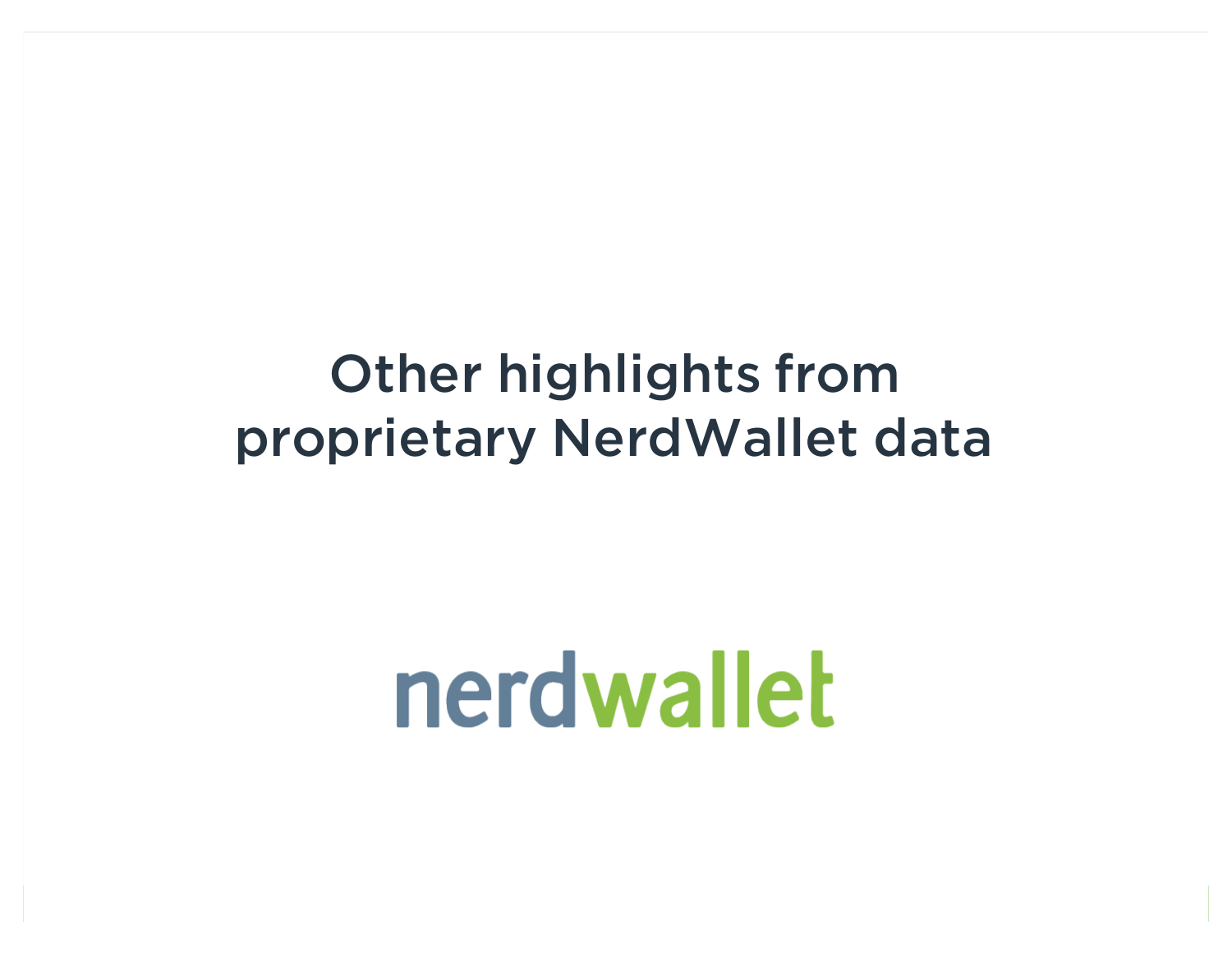#### Other highlights: Sign-up bonuses

The value of miles cards' sign-up bonuses plummeted in early 2015, while points cards have hit an all-time high.

![](_page_28_Figure_2.jpeg)

Sign-up bonuses by card type

Sources: Internal NerdWallet data. Statistics are weighted by sign up rates by card type. Cards with no sign-up bonuses are excluded from this data set

![](_page_28_Picture_5.jpeg)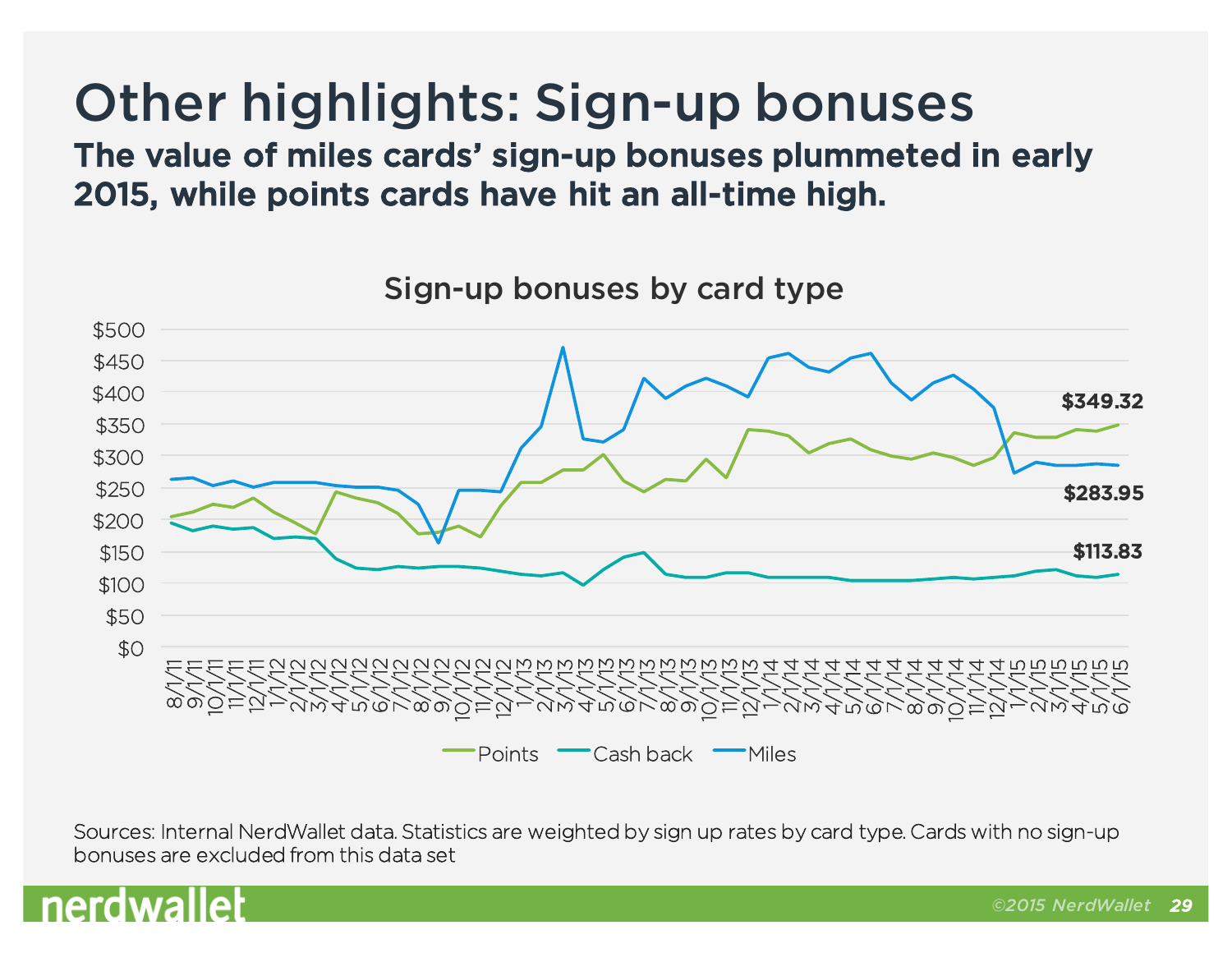## Other highlights: Late fees

Late fees have stayed relatively static over time, hovering around \$30.

![](_page_29_Figure_2.jpeg)

![](_page_29_Picture_4.jpeg)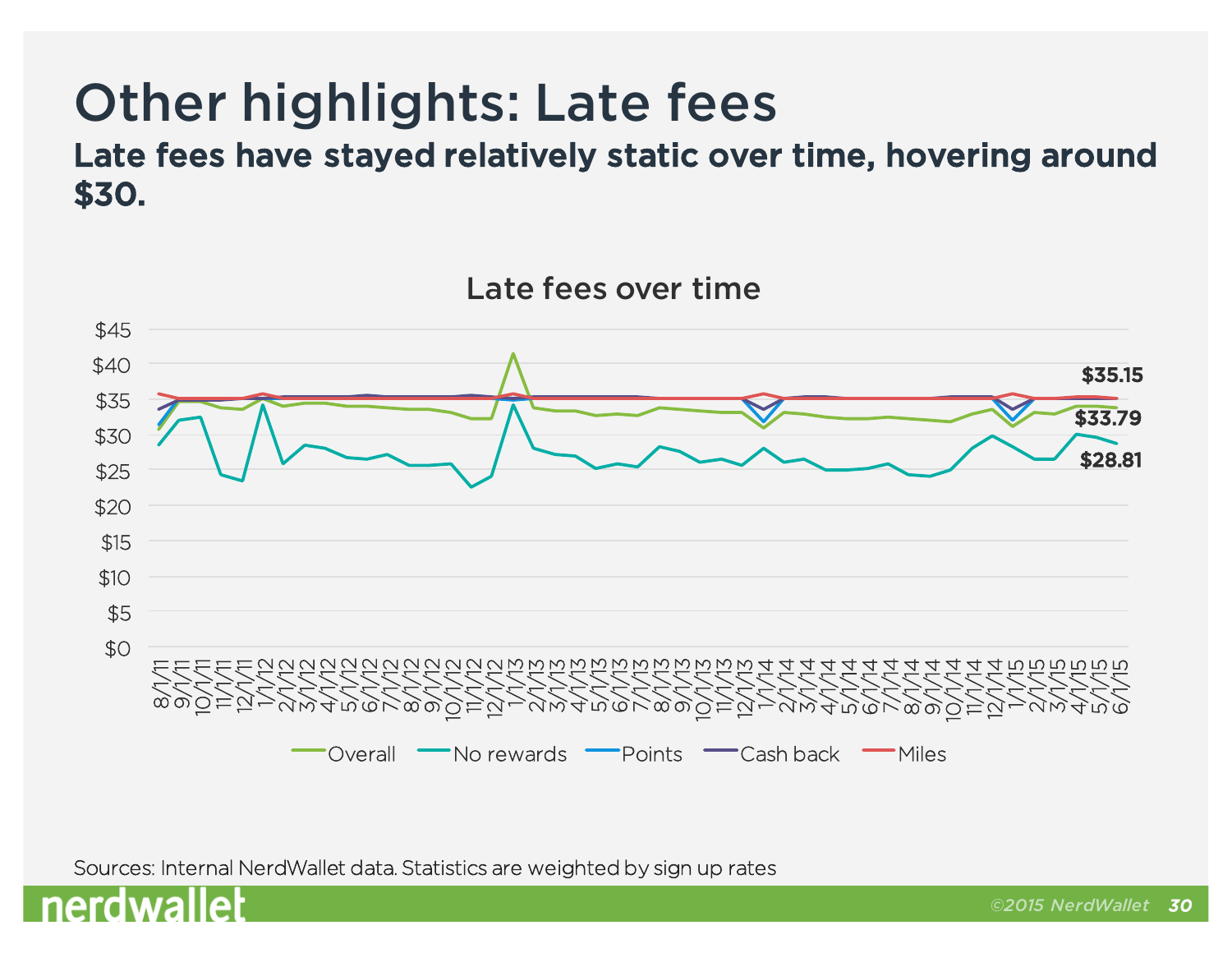### Other highlights: Other fees

Fees have not changed substantially since mid-2011. Interestingly, foreign transaction fees appear to spike around the holiday season.

![](_page_30_Figure_2.jpeg)

Fee changes over time

![](_page_30_Picture_5.jpeg)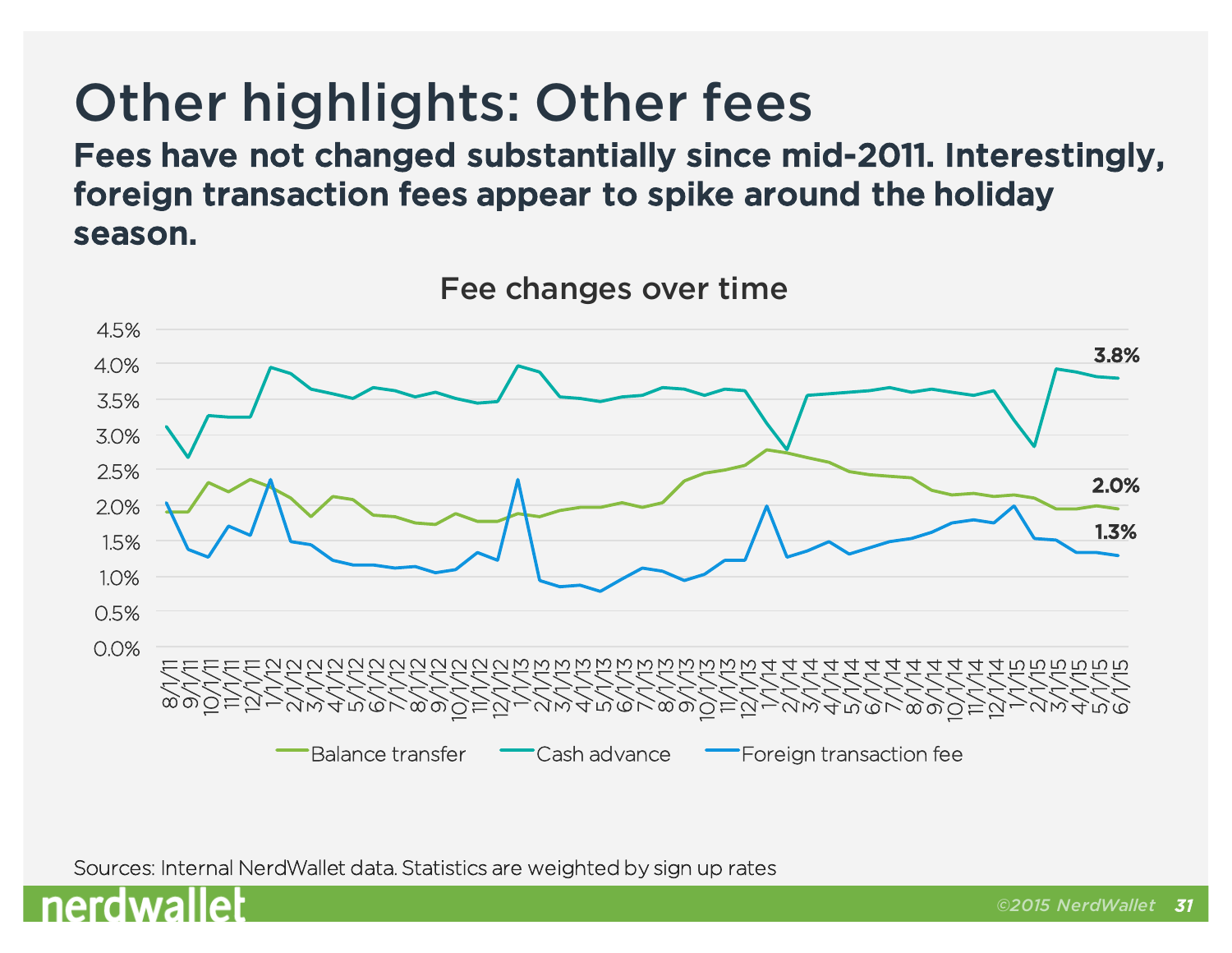#### Other highlights: APRs

APR have not changed substantially since mid-2011. Penalty APRs dropped significantly in late 2013 and early 2014 but have since recovered.

![](_page_31_Figure_2.jpeg)

APR changes over time

![](_page_31_Picture_5.jpeg)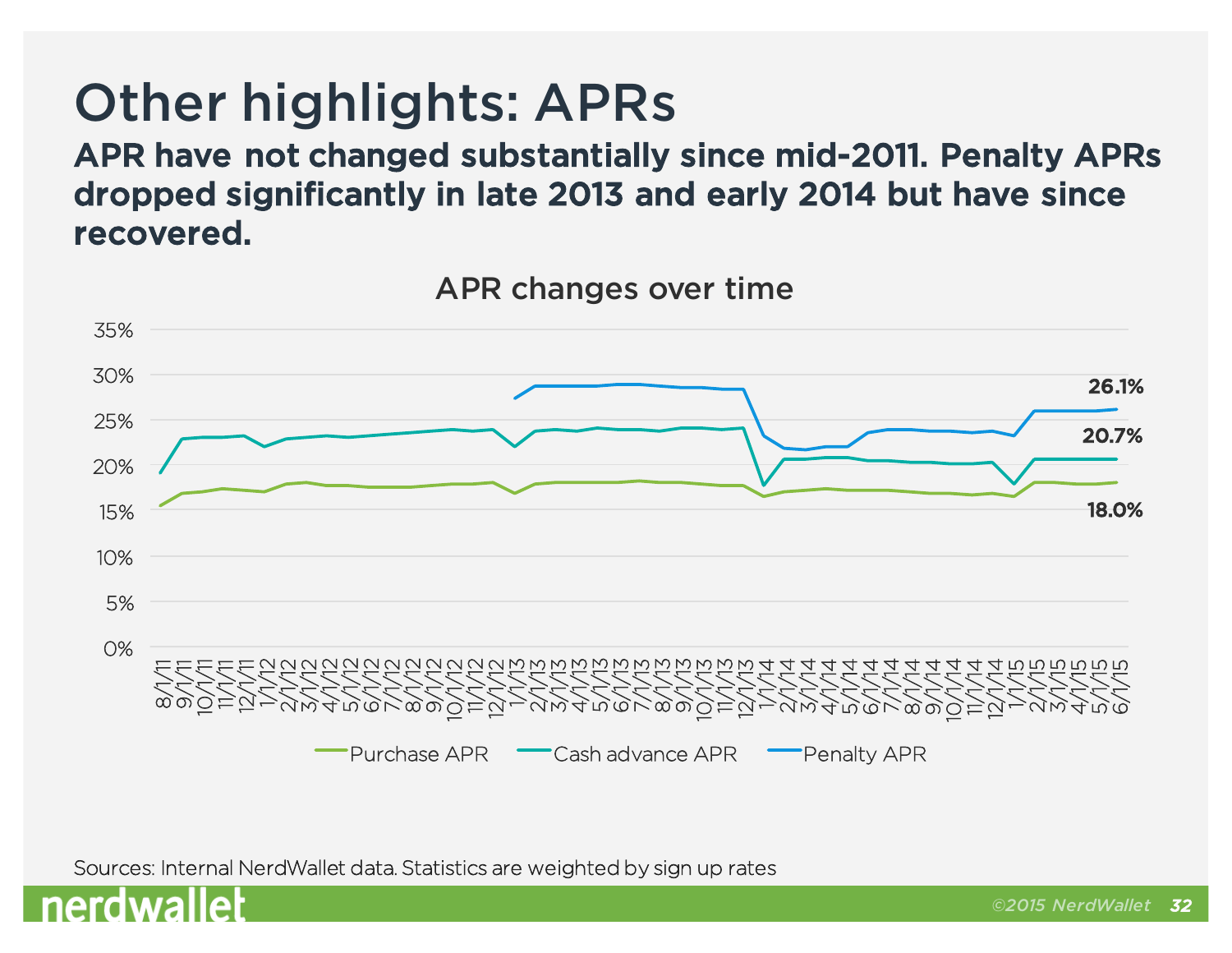#### Other highlights: Balance transfer periods Balance transfer periods appear to be converging to around 15 months across all card types.

![](_page_32_Figure_1.jpeg)

![](_page_32_Picture_3.jpeg)